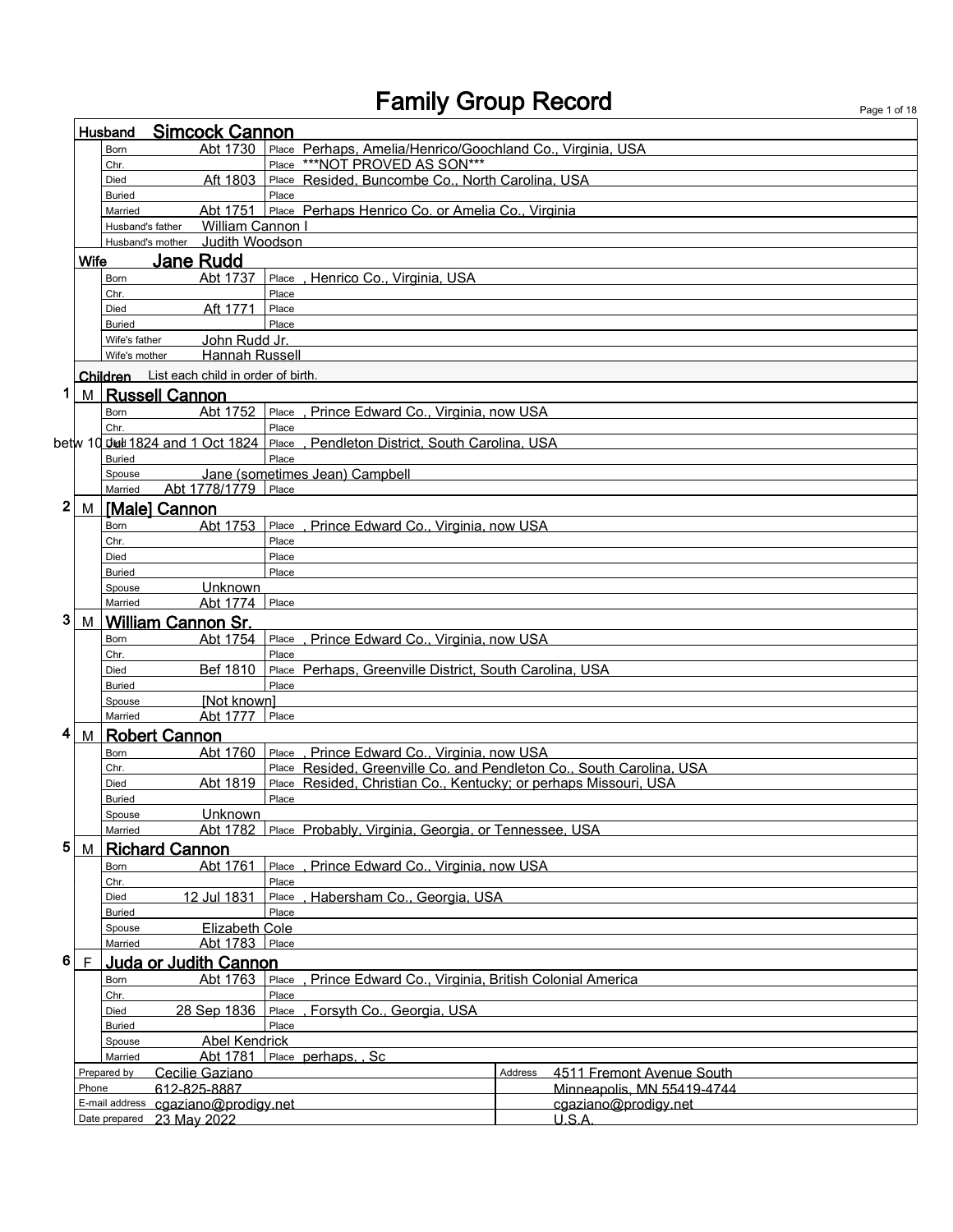|              |              |                                             | Page 2 or 18                                                                                                               |
|--------------|--------------|---------------------------------------------|----------------------------------------------------------------------------------------------------------------------------|
|              |              | Husband Simcock Cannon                      |                                                                                                                            |
|              |              |                                             |                                                                                                                            |
|              | <b>Wife</b>  | <b>Jane Rudd</b>                            |                                                                                                                            |
|              |              | Children List each child in order of birth. |                                                                                                                            |
| 7            |              | M Malel Cannon                              |                                                                                                                            |
|              |              | Born                                        | Bef 1764 Place, Prince Edward Co., Virginia, now USA                                                                       |
|              |              | Chr.                                        | Place                                                                                                                      |
|              |              | Died                                        | Place                                                                                                                      |
|              |              | <b>Buried</b>                               | Place                                                                                                                      |
|              |              | Unknown<br>Spouse                           |                                                                                                                            |
|              |              | <b>Bef 1784</b> Place<br>Married            |                                                                                                                            |
| 8            |              | Cannon                                      |                                                                                                                            |
|              |              | Bef 1770<br>Born                            | Place, Prince Edward Co., Virginia, OR Tryon Co., North Carolina, now USA                                                  |
|              |              | Chr.                                        | Place                                                                                                                      |
|              |              | Died                                        | Place                                                                                                                      |
|              |              | Buried                                      | Place                                                                                                                      |
|              |              | Spouse                                      |                                                                                                                            |
|              |              | Married                                     | Place                                                                                                                      |
| 9            |              |                                             |                                                                                                                            |
|              |              | Cannon<br>Bef 1771                          | Prince Edward Co., Virginia, OR Tryon Co., North Carolina, now USA                                                         |
|              |              | Born                                        | Place                                                                                                                      |
|              |              | Chr.                                        | Place                                                                                                                      |
|              |              | Died<br><b>Buried</b>                       | Place<br>Place                                                                                                             |
|              |              | Spouse                                      |                                                                                                                            |
|              |              | Married                                     | Place                                                                                                                      |
| 10           |              |                                             |                                                                                                                            |
|              | $\mathsf{F}$ | <b>Nancy Cannon</b>                         |                                                                                                                            |
|              |              | Abt 1776/1780<br>Born                       | Place South Carolina. USA                                                                                                  |
|              |              | Chr.                                        | Place                                                                                                                      |
|              |              | Bef 1820<br>Died                            | Place, Lawrence Co., Tennessee, USA                                                                                        |
|              |              | <b>Buried</b>                               | Place                                                                                                                      |
|              |              | John Kendrick<br>Spouse                     |                                                                                                                            |
|              |              | Married                                     | Abt 1796 Place perhaps, Union Co., South Carolina, USA                                                                     |
| 11 $\vert$ F |              | <b>Mary Cannon</b>                          |                                                                                                                            |
|              |              | Born                                        | Abt 1775   Place South Carolina, USA                                                                                       |
|              |              | Chr.                                        | Place                                                                                                                      |
|              |              | Aft 1860<br>Died                            | Place Resided, Gum Log, Pope Co., Arkansas, USA                                                                            |
|              |              | <b>Buried</b>                               | Place                                                                                                                      |
|              |              | <b>Austin Kendrick</b><br>Spouse            |                                                                                                                            |
|              |              | Married                                     | Abt 1794 Place Probably, Union Co., South Carolina, USA                                                                    |
|              | <b>Notes</b> |                                             |                                                                                                                            |
|              |              | HUSBAND - Simcock Cannon                    |                                                                                                                            |
|              |              |                                             | NOT PROVED AS A SON OF WILLIAM CANNON AND JUDITH WOODSON.                                                                  |
|              |              |                                             | Simcock Cannon is in the 1800 Greenville Co., SC, census, and ALSO the 1800 Buncombe Co., NC, census, with                 |
|              |              |                                             | identical information: a male aged 10-15, a male 45 or older, 2 females under 10, and a female 26-45. He does not          |
|              |              |                                             | appear in any state census in 1810. He was the head of a young family, which is either that with a wife after Jane Rudd,   |
|              |              |                                             | or perhaps it is the family of a widowed daughter.                                                                         |
|              |              |                                             |                                                                                                                            |
|              |              |                                             | The name of "Tim Cock Cannon," which appears to be Simcock Cannon, appears in the 1803 fall census of the first            |
|              |              |                                             | Walton Co., GA, in the Eastern District with a household of 7 white persons. This area was the "Orphan Strip" that South   |
|              |              |                                             | Carolina, North Carolina, and Georgia sparred over until it was found to belong to NC and is the lower part of present-day |
|              |              |                                             |                                                                                                                            |
|              |              |                                             | Transylvania Co., NC. It was roughly in the vicinity of Buncombe Co. of 1800. Some of Simcock's neighbors in the 1800      |
|              |              |                                             | Buncombe Co., NC, census also were in the "Orphan Strip" listing.                                                          |
|              |              |                                             |                                                                                                                            |
|              |              |                                             | A separate "time line" has been prepared, which shows Simcock Cannon's movement from Virginia into South Carolina,         |

Georgia, and North Carolina.

First record of Simcock, besides his mother-in-law's will, was in tax records of Amelia Co., VA, 1751. Two years later he was in Prince Edward Co., VA, where he served as constable. To be eligible for this post he had to have been at least 21 years old and own property. He lived in Parish of Patrick, Prince Edward Co., when he sold Lunenburg Co., VA, land to William Davidson. He also owned land in Charlotte Co., VA, before going to SC.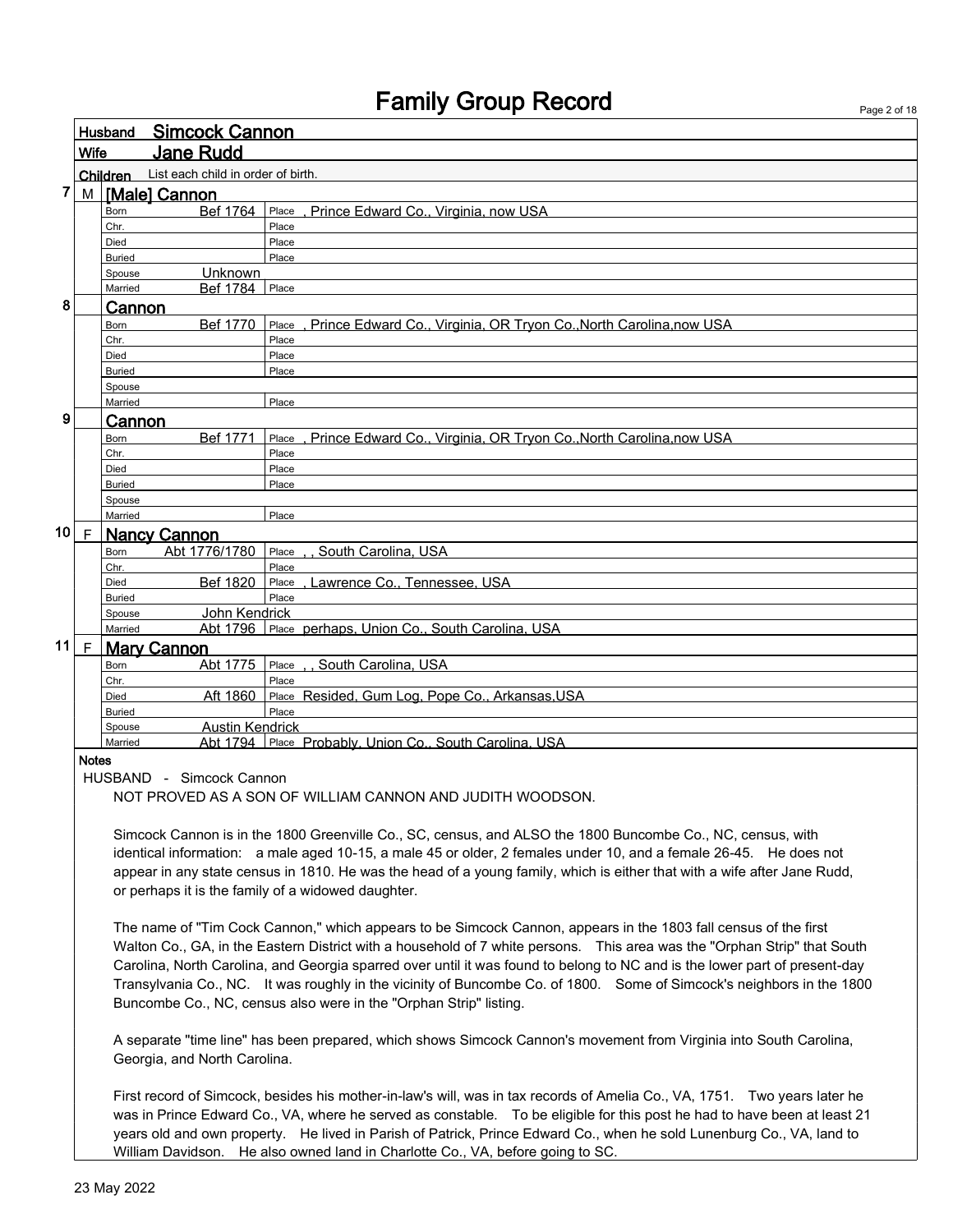### Husband Simcock Cannon Wife Jane Rudd Notes HUSBAND - Simcock Cannon (Continued) How old did a male have to be before being taxable? Victor Dunn, Certified Genealogist, in Virginia wrote to me (C.G.) in an email of 26 Sep 2008: "...the act that seems to apply here was passed in 1748 and indicates that all males 16 and over were tithable:" LAWS OF VIRGINIA, OCTOBER 1748−−22d GEORGE II I. BE it enacted, by the Lieutenant-Governor, Council and Burgesses of this present General Assembly, and it is hereby enacted, by the authority of the same, That all male persons of the age of sixteen years and upwards, and all negroe, mulatto, and Indian women of the same age, except Indians tributary to this government, and all wives of free negroes, mulattos, and Indians, except as before excepted, shall be and are hereby declared to be tithable, and chargeable for defraying the public, county, and parish levies, of this colony and dominion, excepting such only as the county courts, for charitable reasons appearing to them, shall think fit to excuse. Victor Dunn continued, "However, since Simcock was listed in his own household in 1751, I'm certain he was over 21 and likely married. In addition, since he was sued in July 1752, he had to have been at least 21 to enter into a debt contract to be sued over. Also since he was appointed constable in 1756, I would estimate he was in his mid 20s. I'd estimate a birth date of 1725-1730 at this point."\_ Regarding a question in my mind (C.G.), was it unusual that Simcock Cannon's wife never released dower in land transactions? -- He wrote: "As for the dower release, as you know, to clear title the wife was required to be release her dower interest. However, I've seen a number of instances where this did not happen when the wife was still living. The reason may have been as simple as delicate health such as a pregnancy, which did not permit the wife to travel over bumpy roads to the court house. You will often see women releasing dower years later." Some researchers speculate that Simcock Cannon was the son of William Cannon & Judith Woodson, although no documentation of this has been found. This William Cannon was the son of John Cannon and Hester or Esther Pledge of Henrico Co., VA. After John Cannon died, Hester married Abraham Childres. Her known children with Cannon were: John Cannon born about 1688 Henrico Co., VA. [Marr. Mary Price bef. 1710] William Cannon born about 1690 " " " [Marr. Judith Woodson, b.c.1673] Joseph Cannon born about 1692 Mary Cannon born about 1694 " " " [Married William Russell? No proof] Abraham Childres and two of his step-sons, John and William, sold land in Virginia to John Simcock of Henrico Co. (Wm. lived in Goochland Co.) This John Simcock might have been the reason for Simcock Cannon's first name. John Simcock & wife Mary lived in Henrico Co. and then James City Co. & New Kent Co., where a daughter, Patty Bryan, was born 05 Aug 1736, so John Simcock may not have been old enough to be the grandfather of Simcock Cannon. [CAUTION: THESE RELATIONSHIPS HAVE NEVER BEEN PROVED.] NOTE: In the 1790 SC census, 2 Childres families are living between Russel Kennon and William Kennon, Greenville Co., Ninety-Six District. THE ROYAL GRANT IN SOUTH CAROLINA INDICATES A HOUSEHOLD OF 11 PEOPLE: Simcock, his wife, and 9 children--although slaves could account for some of the people. 03 Dec 1771 Craven Co., SC, Colonial Plats, Vol. 13, p. 522. "Pursuant to a warrant bearing date 3 December 1771, I have admeasured and laid out to Simcock Cannon, a tract in Craven County of 600 acres on a branch of Brown's Creek, and bounding on all sides by vacant land." 16 Dec 1771. Survey.

21 May 1772 Royal Grants, Vol. 25, p. 520 [microfilm 22607, SC Archives]. George III to Simcock Cannon, 600 acres on a branch of Browns Creek bounding on all sides by vacant land. Patent. 21 May 1772.

NOTE: A wife named Hulda Hoad has been suggested for Simcock Cannon or for his son, Russel. This has never been proved and came from speculation by researchers that there was such a wife because this was linked to a Cannon family;

Browns Creek was in what was later Union County.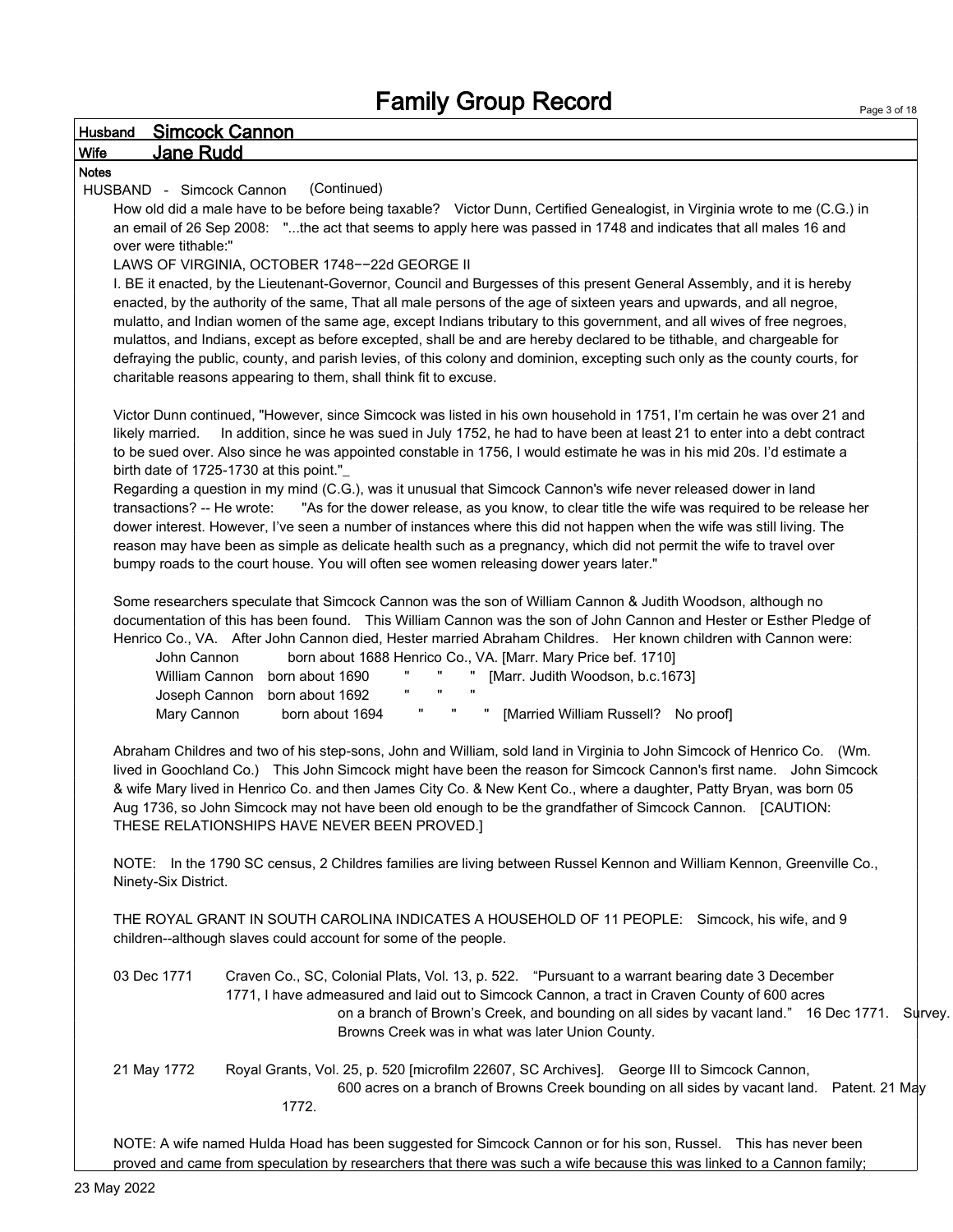| <b>Simcock Cannon</b><br><b>Husband</b>                                                                                                                                                                                                                                                                                                                                                                                                                                                                                                                                                                                                                                                                                                                                                                                                                                              |
|--------------------------------------------------------------------------------------------------------------------------------------------------------------------------------------------------------------------------------------------------------------------------------------------------------------------------------------------------------------------------------------------------------------------------------------------------------------------------------------------------------------------------------------------------------------------------------------------------------------------------------------------------------------------------------------------------------------------------------------------------------------------------------------------------------------------------------------------------------------------------------------|
| <b>Jane Rudd</b><br><b>Wife</b>                                                                                                                                                                                                                                                                                                                                                                                                                                                                                                                                                                                                                                                                                                                                                                                                                                                      |
| <b>Notes</b><br>HUSBAND - Simcock Cannon<br>(Continued)<br>however, this name has been associated with the family of Russell E. Cannon, son of the Richard Cannon who appears<br>to have been a son of Simcock Cannon. I have posted the correspondence with people who knew of the Russell E.<br>Cannon family link at genforum.genealogy.com/Cannon [Note from C.G.]                                                                                                                                                                                                                                                                                                                                                                                                                                                                                                               |
| BEWARE: There are names of supposed siblings of Simcock Cannon circulated on the Internet that are not proved.<br>They come from extremely thin speculation and are essentially fictitious.                                                                                                                                                                                                                                                                                                                                                                                                                                                                                                                                                                                                                                                                                          |
| <b>WIFE</b><br>- Jane Rudd<br>Extensive research on family of Jane Rudd done by Mary Gregg of Austin, Texas.                                                                                                                                                                                                                                                                                                                                                                                                                                                                                                                                                                                                                                                                                                                                                                         |
| Jane Rudd's mother's name believed to be RUSSELL, according to Mary Gregg's research in Virginia. Some evidence<br>indicates the siblings of a Russel/Russell family, and wills mention grandchildren with surnames which fit married names<br>of two daughters.                                                                                                                                                                                                                                                                                                                                                                                                                                                                                                                                                                                                                     |
| Jane (RUDD) CANNON or KENNON was named in her father's and her mother's wills, so she was alive as late as 1771.<br>She did not release dower when Simcock Cannon sold any of his land.                                                                                                                                                                                                                                                                                                                                                                                                                                                                                                                                                                                                                                                                                              |
| Prince Edward Co., VA, Deed Book 6, p. 34. Indenture made between Russell Cannon of the Province<br>19 Nov 1778<br>of South Carolina and ninety six district of the one Part and John Brown, of the province of Virginia & County of Prince<br>Edward of the other part, for £200 current money of Virginia 125 acres in Prince Edward Co., bounded by the lands of<br>John McGeehee, Daniel Friths/Roths or Falk, and Jacob McGeehee. Wit: William Bibb, Reuben Coleman, Samuel<br>Burton. [May have been part of land inherited from grandfather Rudd; therefore, Jane (Rudd) Cannon, Russell Cannon's<br>mother, may have died before this date]                                                                                                                                                                                                                                  |
| CHILD 1 - Russell Cannon<br>Will of John Rudd II 05 Jan 1753/54 mentions his grandson Ruscill Kennon, son of his daughter Jane; son-in-law Simcock<br>Kennon, one of the executors.  Thus, Russel Cannon/Kennon was born about or slightly before this time.                                                                                                                                                                                                                                                                                                                                                                                                                                                                                                                                                                                                                         |
| Birth date also determined from South Carolina land record for father, Simcock Cannon. A head of household, after 4<br>Nov 1755, could obtain 100 acres of land and others in their household, regardless of age or race, could obtain 50 acres<br>of land each. "As of 1763, no person was allowed land for any children of the age of eighteen years or older. A person<br>eighteen years or older was supposed to obtain land in his or her own name (which would have been 100 acres for a<br>single person). Therefore, it would appear that Simcock Cannon had himself, a wife, and nine other persons in his family.<br>If Russell Cannon (presumably his son) were as old as eighteen, he would have had his own grant.  Therefore, we may<br>assume that he was not born until c1754." [From letter to Cecilie Gaziano from researcher Brent H. Holcomb on 16 Dec<br>1791.] |
| Marriage date 1781 from Compendium of American Genealogy, Frederick Adams Virkus, ed.; Baltimore: Genealogical<br>Publishing Co., 1968 (orig. pub. 1937). This source is known to contain many errors. If 1779 is take as birth date for son<br>William, they were likely married about 1777/1778. They could have married in Tennessee, as Simcock Cannon,<br>Russell's father, was in Washington Co., TN, in 1783. Russell may have been with him. Otherwise, Russell was found in<br>Pendleton District, SC, roughly about this time.                                                                                                                                                                                                                                                                                                                                             |
| Will given in A Collection of Upper South Carolina Genealogical and Family Records, Vol. I; James E. Wooley, ed.;<br>published by Southern Historical Press, c/o The Rev. S. Emmett Lucas, Jr., P.O. Box 738, Easley, SC 29640, 1979.                                                                                                                                                                                                                                                                                                                                                                                                                                                                                                                                                                                                                                                |
| Estate documents allow an estimate of date of death between 10 Jul 1824 and 01 Oct 1824.                                                                                                                                                                                                                                                                                                                                                                                                                                                                                                                                                                                                                                                                                                                                                                                             |
| Juanita Askew of Trafford, AL, a descendant of Russell, also gives citation for will: Anderson Co., SC, Vol. I, p. 283,                                                                                                                                                                                                                                                                                                                                                                                                                                                                                                                                                                                                                                                                                                                                                              |

Section A, 1800-1834. Will made 10 Jul 1824, probated 6 Sep 1824. Grave not yet found.

Will of Hannah Rudd dated 02 Oct 1771 mentions her grandson Russell Kennon, no other grandchildren. Russel would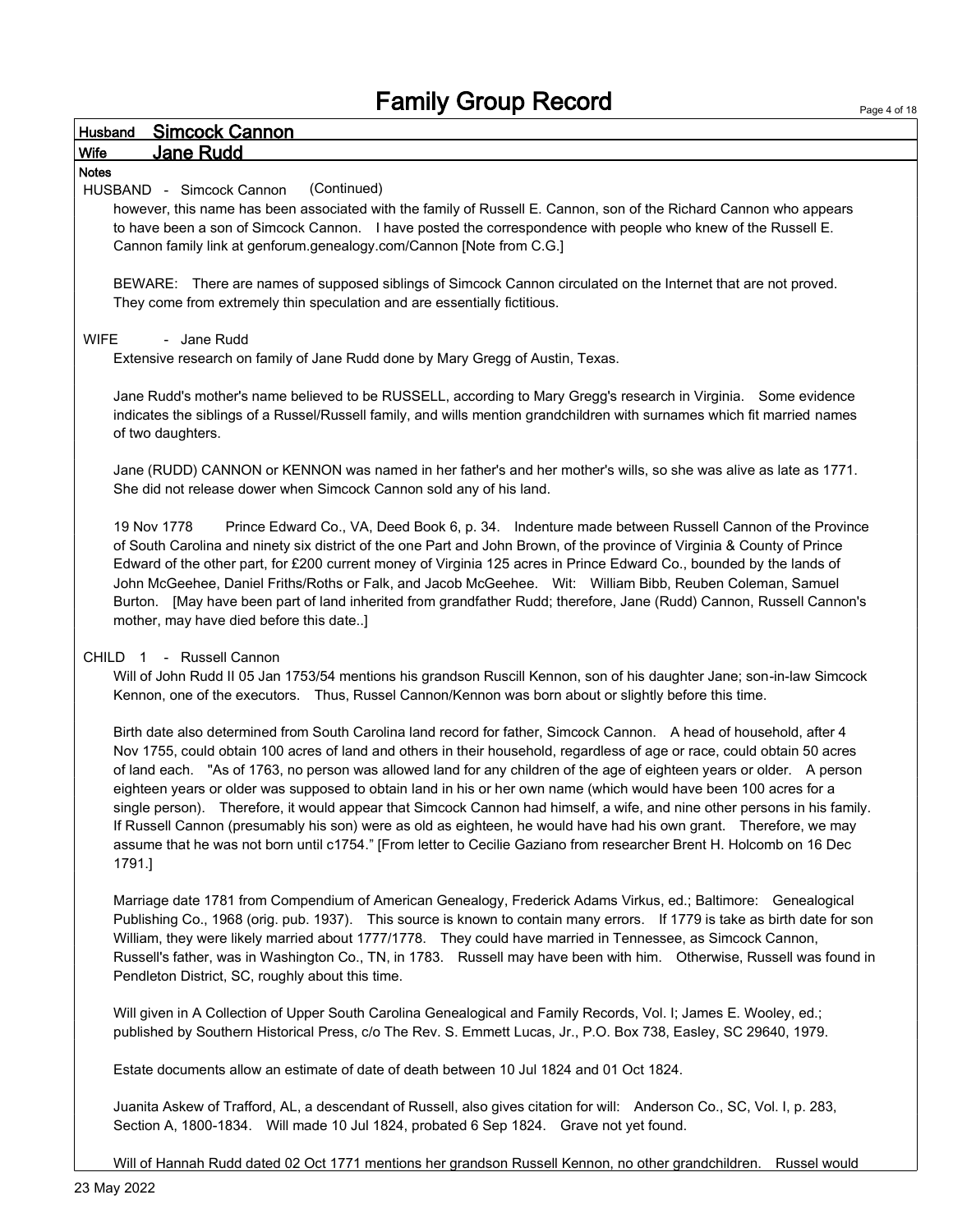| <b>Simcock Cannon</b><br>Husband                                                                                                                                                                                                                                                                                                                                                                                                                   |  |
|----------------------------------------------------------------------------------------------------------------------------------------------------------------------------------------------------------------------------------------------------------------------------------------------------------------------------------------------------------------------------------------------------------------------------------------------------|--|
| <b>Jane Rudd</b><br>Wife                                                                                                                                                                                                                                                                                                                                                                                                                           |  |
| <b>Notes</b><br>(Continued)<br>CHILD 1 - Russell Cannon<br>have been 16-18 years old then.                                                                                                                                                                                                                                                                                                                                                         |  |
| Juanita's notes point out: Russell's land was in Pickens Co., SC, on Rice's Creek, adjoining John Arial, James Mansel<br>201 acres, 300 acres/Wolf Creek (both sides), joining William Gilstrap, Mary Haynes, Reese Bowen, G. W. Davenport.<br>[NOTE: Russel's son, Elijah, married Dorcas Bowen]                                                                                                                                                  |  |
| Russell's father, Simcock Cannon, accepted an appointment as constable in Prince Edward Co., VA, in the 1750s.<br>Perhaps Russell was born there. Simcock could have been in Henrico Co. or Chesterfield Co., VA, before then, as his<br>father-in-law lived in Henrico Co., and a John Simcock, perhaps his grandfather, lived in Chesterfield Co., next door<br>(Richmond area).                                                                 |  |
| 04 Sep 1786<br>Russel Cannon received a land grant in Greenville Co., SC.<br>01 Jan 1787<br>Russel Cannon received 95 acres in 96 District on branches of middle fork of the Saluda River. Plat<br>certified 16 Mar 1786.<br>Russel Cannon of Greenville Co. sold land granted in 1786.<br>20 Apr 1790<br>Simcock Cannon of 96 District, SC, leased 105 acres to Russel Cannon of same district, middle fork of<br>21/22 Sep 1787<br>Saluda River. |  |
| Also see: Betty Willie, ed., Pendleton District, S.C., Deeds 1790-1806, published by Southern Historical Press (see<br>above).                                                                                                                                                                                                                                                                                                                     |  |
| Pendleton District and Anderson County, S.C.: Wills, Estates, Inventories, Tax Returns and Census Records, compiled<br>by Virginia Alexander, Colleen Morse Elliott, and Betty Willie, published by Southern Historical Press (see above).                                                                                                                                                                                                         |  |
| Information on Russell's son Elijah and family from: Ancestors and Descendants: Grayson County, Texas, compiled and<br>edited by Grayson County Genealogical Society (pub. date missing from my photocopied pages).                                                                                                                                                                                                                                |  |
| U.S. Censuses:                                                                                                                                                                                                                                                                                                                                                                                                                                     |  |
| 1790 Franklin Co., GA, in The Reconstructed 1790 Census of Georgia: Substitutes for Georgia's Lost 1790 Census,<br>compiled by Marie De Lamar and Elisabeth Rothstein, Baltimore: Genealogical Pub. Co., Inc., 1985. (Shows Russell<br>Cannon as either landowner or witness to land transaction.)                                                                                                                                                 |  |
| 1790 Ninety-Six District, Greenville Co., SC, p. 93: Russel KENNON.<br>1800 Greenville Co., SC, p. 248: Russel Cannon.<br>1810 Pendleton Distr., SC, p. 145A: Russel Cannon.<br>1820 Pendleton Distr., SC, p. 180: Russel Cannon.<br>1830 Pickens Co., SC, p. 317: Jane Cannon. [widow of Russel]<br>1840 Pickens Co., SC, p. 370: Jane Cannon. [widow of Russel]<br>1850 Pickens Co., SC, p. 497: Jane Cannon. [widow of Russel]                  |  |
| - William Cannon Sr.<br>CHILD<br>3<br>Timeline for William Cannon, Sr., in Pendleton & Greenville Districts, South Carolina                                                                                                                                                                                                                                                                                                                        |  |
| abt 1754<br>Probably Prince Edward Co., VA. William Cannon was born to Simcock Cannon & Jane Rudd.                                                                                                                                                                                                                                                                                                                                                 |  |
| 1778<br>Washington Co., NC (TN). William Cannon, Poll Tax 100 (pounds), 1-06 Michael Woods, Esq.[1]                                                                                                                                                                                                                                                                                                                                                |  |
| 1780/1781<br>Washington Co., NC (TN). William Cannon sued William Murphy for the return of a rifled<br>01 - William Cannon, Box 1/F6, p. 6 (Nov. 1780-Feb. 1781)<br>gun.[2]<br>Wm Cannon<br>In petition<br>the Sheriff returns the [words?] on a rifle gun<br>Ordered to be dismissed<br>vs Wm Murphy Junr                                                                                                                                         |  |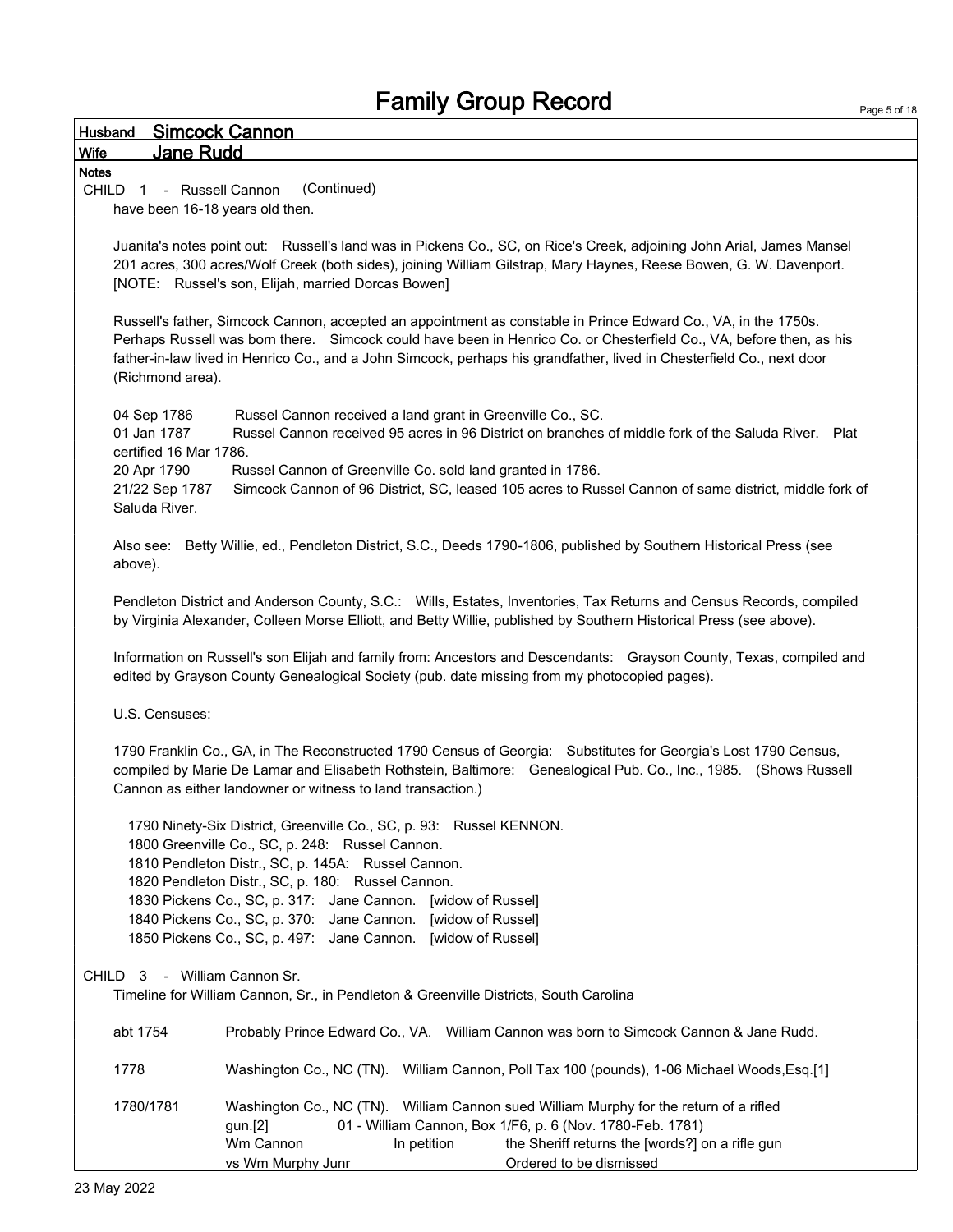| Husband                                      | <b>Simcock Cannon</b>                                                                                                                                                                                                                                                                                                                                                                                                                                                                                                                                                                                                                                                                           |
|----------------------------------------------|-------------------------------------------------------------------------------------------------------------------------------------------------------------------------------------------------------------------------------------------------------------------------------------------------------------------------------------------------------------------------------------------------------------------------------------------------------------------------------------------------------------------------------------------------------------------------------------------------------------------------------------------------------------------------------------------------|
| Jane Rudd<br>Wife                            |                                                                                                                                                                                                                                                                                                                                                                                                                                                                                                                                                                                                                                                                                                 |
| <b>Notes</b><br>CHILD 3 - William Cannon Sr. | (Continued)                                                                                                                                                                                                                                                                                                                                                                                                                                                                                                                                                                                                                                                                                     |
| Feb/May 1783                                 | Washington Co., (NC) TN. Robert Bayless conveyed a tract of 100 acres to Wm Cannon.[3]<br>04 - William Cannon, Box 1/F10 (page 32 (Feb.-May 1783). A deed of conveyance from Robert<br>Bayless to Wm Cannon for one hundred acres of land acknowl, and same ordered to be recorded.                                                                                                                                                                                                                                                                                                                                                                                                             |
| 20 Apr 1784                                  | Washington Co., NC (TN). William Cannon conveyed to John Hunter, Jr., a tract of land<br>containing about 50 acres on a branch of Cherokee Creek for 55 pounds. It being a part of a tract<br>conveyed by Robert Bayless to Cannon in 1782. Wit.: Robert Rodgers, Thomas Rogers.[4]                                                                                                                                                                                                                                                                                                                                                                                                             |
| 26 May 1784                                  | Washington Co., TN: William Cannon conveyed to Fredrick Anderson fifty acres on a branch of<br>Cherokee Creek for 40 pounds. Wit.: Russell Cannon, William Murphy, Ambrose Mayfield.[5]<br>05 - William Cannon, Box 1/F12, p. 3 (Feb.-Aug. 1784). A deed of conveyance from William<br>Cannon unto Fredrick Anderson for fifty acres was proven by the oaths of Wm Murphy and<br>Ambrose Mayfield and the same is ordered to be recorded.                                                                                                                                                                                                                                                       |
| 1790                                         | Greenville District, SC. Federal Census, Series: M637; Roll: 11; Page: 93.[6] William Kennon<br>Free White Males - Under 16:<br>2 1774/older William Jr. 1774/1784, Jonathan 1787<br>Free White Males - 16 and over:<br>1 1774/older William Sr. 1754<br>Free White Females:<br>4 Any age Wife & 3 daughters?                                                                                                                                                                                                                                                                                                                                                                                   |
| 1792                                         | Greenville Co. petition, #153, in SC Archives, General Assembly Petitions, 1792, to have the<br>Publick Buildings in a more central location. Signed by Russel Cannon and Wm Cannon[7].<br>Greenville Co. had been settled less than 10 years at this time.)[8]                                                                                                                                                                                                                                                                                                                                                                                                                                 |
| 17 Nov 1794                                  | Greenville Co., SC. Deed Book D, pp. 117-118. Memorial deed between John Covenhaven of<br>Union Co., SC, and John Glass of Greenville for 100 acres on the middle fork of the Saluda<br>River for £30 originally granted to Thomas Brummit. Wit: Simcock Cannon and William<br>Cannon[9]. Proved by the oath of Simcock Cannon 05 Aug 1795 before John B. Grigsby.                                                                                                                                                                                                                                                                                                                              |
|                                              | NOTE: Entries shaded in green are land transactions.                                                                                                                                                                                                                                                                                                                                                                                                                                                                                                                                                                                                                                            |
| 1795-1798                                    | Sometime during this period William Cannon acquired the 100 acres described above. He sold<br>this land to Mary Barns in 1799, see below. Researcher Brent Holcomb could not find this deed.                                                                                                                                                                                                                                                                                                                                                                                                                                                                                                    |
| 10 Nov 1795<br>Samuel<br>Barren              | Greenville Co., SC. William Cannon[10]was to receive 5 barren cows from<br>Hollingsworth, per note: "I promist to pay or Cause to be paid unto William Cannon five<br>Cows of the Secont quality to be paid at or before the 15th day of August 10 November 1795."<br>Samuel Hollingsworth, Samuel Hollingsworth. [Jr. and Sr.]                                                                                                                                                                                                                                                                                                                                                                 |
| 18 Mar 1796                                  | Greenville Co., SC. Court Paper #1796 #22. William Cannon[11] & Russel Cannon of the Co.<br>& St. aforesaid do acknowledge ourselves to Owe to Samuel Hollingsworth Senr the Just & full<br>Sum of 18 Pounds 13 shillings & 4 Pence Sterling to be levied and made of our Goods and<br>Chattles if the above named William Cannon do make a Default in the Condition under Written,<br>18 March 1796. The condition is such if the above bound William Cannon do and shall<br>Prosecute or Cause to be Prosecuted a suit against the above Samuel Hollinsworth Junr &<br>Samuel Hollinsworth Senr by attachment with affect William Cannon (#) (LS), Russel Cannon<br>(R). Wit: S. Earle, J. P. |
| 13 May 1799                                  | Greenville Co., SC. Deed Book L, p. 79. William Kannon/Cannon of Greenville Co. sold 100<br>acres (part of tract run by Thomas Brummett and by him conveyed to John Conenhoven and<br>from him to John Glass). Sold to Mary Barns.[12] Wit: David McBrayer & Aaron Slaten.<br>(Proved 24 Jul 1813)                                                                                                                                                                                                                                                                                                                                                                                              |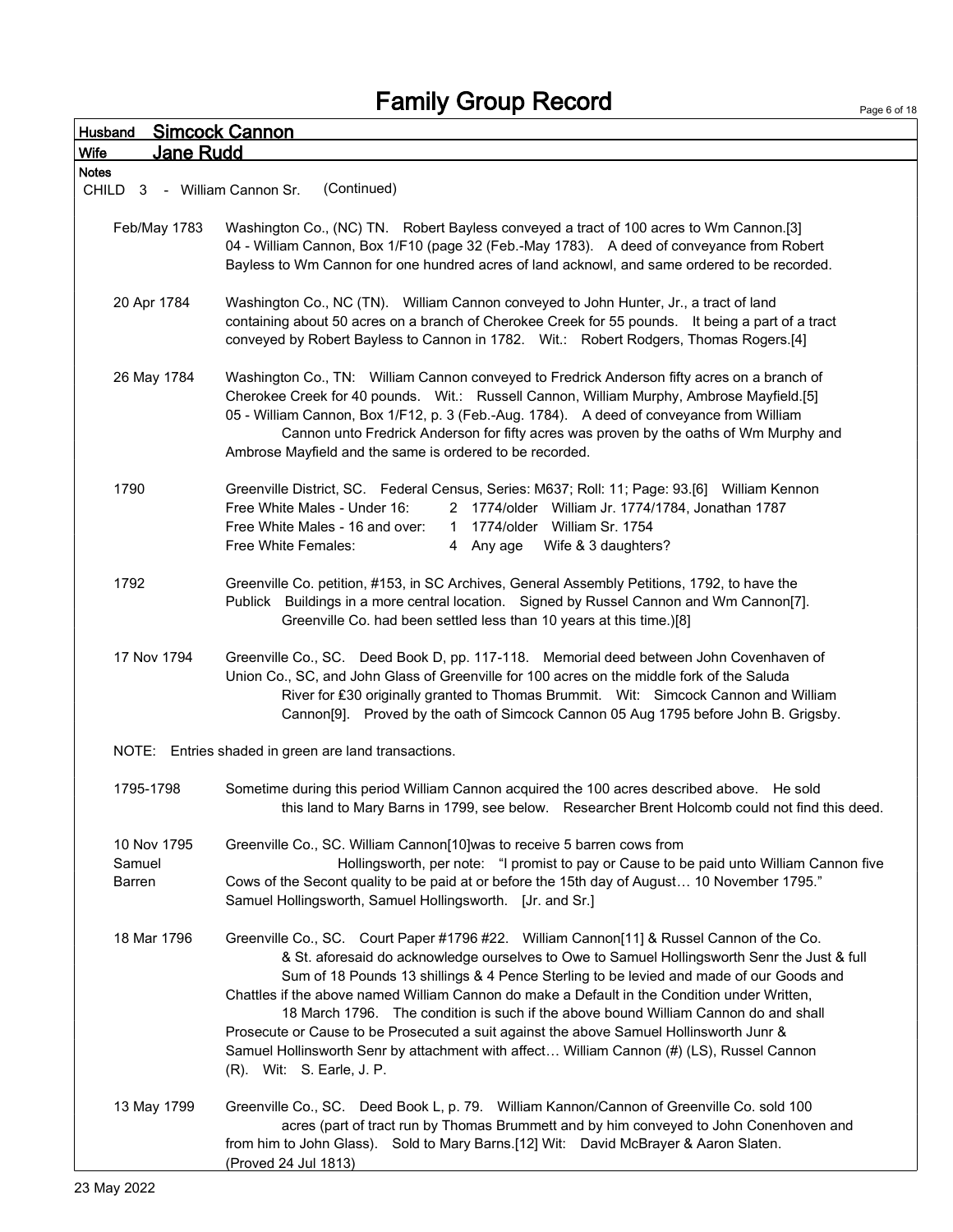Page 7 of 18

| Husband                                                                 | <b>Simcock Cannon</b>                                                                                                                                                                                                                                                                                                                                                                                                                                                                                                                                                                                                                                                                                                                                                                                                                                                                                                                                                                                                                                                                                                                                                        |
|-------------------------------------------------------------------------|------------------------------------------------------------------------------------------------------------------------------------------------------------------------------------------------------------------------------------------------------------------------------------------------------------------------------------------------------------------------------------------------------------------------------------------------------------------------------------------------------------------------------------------------------------------------------------------------------------------------------------------------------------------------------------------------------------------------------------------------------------------------------------------------------------------------------------------------------------------------------------------------------------------------------------------------------------------------------------------------------------------------------------------------------------------------------------------------------------------------------------------------------------------------------|
| <b>Jane Rudd</b><br>Wife                                                |                                                                                                                                                                                                                                                                                                                                                                                                                                                                                                                                                                                                                                                                                                                                                                                                                                                                                                                                                                                                                                                                                                                                                                              |
| <b>Notes</b><br>CHILD <sub>3</sub>                                      | (Continued)<br>- William Cannon Sr.                                                                                                                                                                                                                                                                                                                                                                                                                                                                                                                                                                                                                                                                                                                                                                                                                                                                                                                                                                                                                                                                                                                                          |
| 1800                                                                    | Greenville Co., SC. Federal Census, Series: M32; Roll: 47; Page: 251.[13] William Cannon<br>Free White Persons - Males -10 thru 15:<br>1 1785/1790<br>Jonathan 1787<br>1775/1784<br>Free White Persons - Males - 16 thru 25:<br>William Jr. 1784<br>1<br>Free White Persons - Males - 45 and over: 1 1755/earlier William 1754<br>Free White Persons - Females - 16 thru 25: 1 1775/1784<br>Daughter 1778/1782<br>Free White Persons - Females - 26 thru 44: 1 1756/1774<br><b>Wife 1759</b><br>Number of Slaves:<br>3                                                                                                                                                                                                                                                                                                                                                                                                                                                                                                                                                                                                                                                       |
| 31 Jul 1804                                                             | Greenville Co. Deed Book G, pp. 441-442. William Cannon of Greenville Co., SC, bought land<br>on the south side of Gap Creek of the middle fork of the Saluda River, 100 acres, for \$200, from<br>Wit.: Thos. Cantrell, Nimrod Cantrell. Proved by oath of Thomas Cantrell<br>Jonathan Potts.<br>03 Aug1806.                                                                                                                                                                                                                                                                                                                                                                                                                                                                                                                                                                                                                                                                                                                                                                                                                                                                |
| 18 Mar 1805                                                             | Greenville Co., SC, Vol. G, p. 250, Bill of Sale.  William Cannon sold a slave to Jonathan<br>Wit.: James Gilliland, Jonathan Pots, John Tubb J.P.[15]<br>Cannon[14].                                                                                                                                                                                                                                                                                                                                                                                                                                                                                                                                                                                                                                                                                                                                                                                                                                                                                                                                                                                                        |
| 1810                                                                    | Federal Census. No William Cannon in Greenville that fits this man. It appears that he had died.                                                                                                                                                                                                                                                                                                                                                                                                                                                                                                                                                                                                                                                                                                                                                                                                                                                                                                                                                                                                                                                                             |
| 1810                                                                    | Greenville, SC. Federal Census; Roll: 62; Page: 542. Wm Canan[Wm Canon][16]<br>Free White Males - 26 thru 44:<br>1 1766/1784 This appears to be William Jr., son, b. 1784.<br>Free White Females - 45 and over: 1 1765/earlier This may be William Sr.'s widow, b.<br>c.1759. Numbers of Slaves:<br>5<br>His brother, Jonathan, was next door.                                                                                                                                                                                                                                                                                                                                                                                                                                                                                                                                                                                                                                                                                                                                                                                                                               |
|                                                                         | It appears that William Cannon, Jr., married a woman named Jeaney about 1811/1813, and they sold his father's land.<br>(William Cannon, Jr., and Jeaney moved to White County, Tennessee, and little is known about them after that.)                                                                                                                                                                                                                                                                                                                                                                                                                                                                                                                                                                                                                                                                                                                                                                                                                                                                                                                                        |
| 14 Feb 1813                                                             | Greenville Co., SC. Deed Book I, page 210. William and Jeaney Cannon sold land in Greenville<br>Co., SC, to Jesse Mayfield tract on south side of Gap Creek[17] of the middle fork of the Saluda River,<br>100 acres adjoining Jonathan Potts and Cannon, part of tract granted to Job Colcock surveyed for<br>Ephraim Ellis. Witnesses: David McBrayer, Samuel McJunkin. This William may have been either<br>the brother or the father of Jonathan Cannon. I suspect he was the brother, and the father had died or<br>moved by this time, but it is a little difficult to be sure.                                                                                                                                                                                                                                                                                                                                                                                                                                                                                                                                                                                        |
|                                                                         | William Cannon was next door to Jonathan Potts in the 1800 and 1810 censuses.                                                                                                                                                                                                                                                                                                                                                                                                                                                                                                                                                                                                                                                                                                                                                                                                                                                                                                                                                                                                                                                                                                |
| 2010.<br>Russell's brother.<br>Russell's brother.<br>Perhaps a brother. | [1] Washington County, Tennessee, Tax Book 1778, Tennessee State Library Archives microfilm roll #639.<br>[2] Washington County Court Minutes, Vol. 1, p. 124, TSLA microfilm #129.<br>[3] Washington Co Court Minutes, Book 1, p. 213, microfilm #129.<br>[4] Washington County Deed Book, Vol. 3, pp. 173-174. (TSLA Roll 195, Old Book "A.")<br>[5] Washington County, NC, Deed Book, Oct. 1783-Oct. 1786, Vol. 3, pp. 192-193. (TSLA Roll 195, Old Book "A.")<br>Duplicate record in Washington Co., TN, Court Minutes, Vol. 1, p. 242, microfilm #129.<br>[6] Ancestry.com. 1790 United States Federal Census [database on-line]. Provo, UT, USA: Ancestry.com Operations, Inc.,<br>[7] This William Cannon was too old to be Russell's son (who would have been aged 11-13 at this time). I think he was<br>[8] Published in South Carolina Magazine of Ancestral Research, Vol. XIII, No. 4, pp. 183-184 (Fall 1985).<br>[9] This William Cannon was too old to be Russell's son (who would have been aged 13-15 at this time). I think he was<br>[10] This William Cannon would have been too old to be Russell's son (who would have been aged 14-16 at this time). |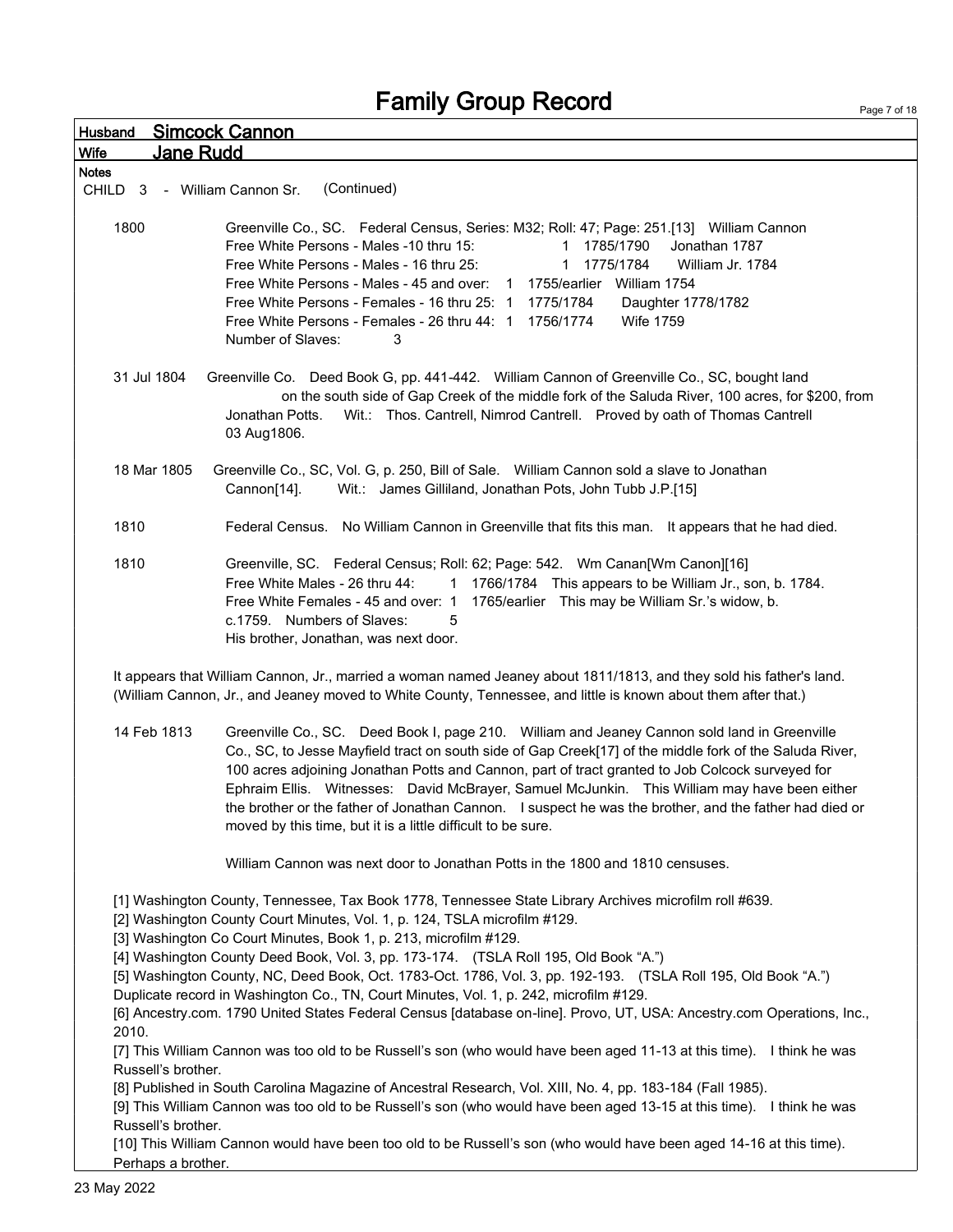| <b>Husband</b>                  | <b>Simcock Cannon</b>                                                                                                    |
|---------------------------------|--------------------------------------------------------------------------------------------------------------------------|
| <b>Wife</b><br><b>Jane Rudd</b> |                                                                                                                          |
| <b>Notes</b>                    |                                                                                                                          |
| CHILD 3 - William Cannon Sr.    | (Continued)                                                                                                              |
|                                 | [11] This William would have to have been born in 1778 if Russell's son. Date for son is supposed to be 1781. If 1781 is |
|                                 | correct, this is not Russell's son. I believe this information is for Russell's brother.                                 |
|                                 | [12] Mary Barns may or may not be related to John S. Barnes who married Martha Cannon, daughter of Carter Cannon,        |
|                                 | granddaughter of Russell Cannon, and great-granddaughter of Simcock Cannon.                                              |
|                                 | [13] Ancestry.com. 1800 United States Federal Census [database on-line]. Provo, UT, USA: Ancestry.com Operations Inc,    |
| 2010.                           |                                                                                                                          |
|                                 | [14] Jonathan Cannon [Canan] lived next door to Wm Canan [sic] in the 1810 Greenville District census.                   |
|                                 | [15] Annie K. McCuen, Abstracts of Some Greenville County, South Carolina, Records Concerning Black People Free and      |
|                                 | Slave 1791-1865, Vol. I (Spartanburg, SC: The Reprint Company, Publishers, 1991), p. 19.                                 |
|                                 | [16] Ancestry.com. 1810 United States Federal Census [database on-line]. Provo, UT, USA: Ancestry.com Operations,        |
| Inc., 2010.                     |                                                                                                                          |
|                                 | [17] Gap Creek would be fairly near the town of Tigerville in upper Greenville County, according to researcher Brent     |
| Holcomb.                        |                                                                                                                          |
|                                 |                                                                                                                          |
| CHILD 4                         | - Robert Cannon                                                                                                          |
|                                 | Robert Cannon of Greenville & Pendleton Counties, SC, later of Kentucky, appears to have been a son of Simcock           |
|                                 | Cannon. Several people who descend from Simcock Cannon have matched DNA results at Ancestry.com, including               |
|                                 | matches in common, with people who descend from this Robert Cannon.                                                      |
|                                 |                                                                                                                          |
| c.1760                          | Probably Prince Edward Co., VA. Robert Cannon born to Simcock Cannon and Jane Rudd.                                      |
|                                 |                                                                                                                          |
| c.1780                          | Unknown location (perhaps VA, TN, or GA). Robert Cannon married an unknown woman.                                        |
|                                 |                                                                                                                          |
| 23 Nov 1783                     | Unknown location, probably SC. William Bourland signed a note of debt to Robert Cannon                                   |
|                                 | (see court papers below).                                                                                                |
|                                 |                                                                                                                          |
| 02 Jan 1790                     | Unknown location, probably SC. Robert Cannon, Josiah Hawkins, and William Hooper                                         |
|                                 | contracted a debt to John Paul (see court papers below).                                                                 |
|                                 |                                                                                                                          |
| 1790                            | Pendleton District, SC, Census: Robert Cannon, p. 83                                                                     |
|                                 | Robert 1760<br>1 w m 16/older<br>1774/earlier                                                                            |
|                                 | 1 w m 16/older<br>1774/earlier<br>?                                                                                      |
|                                 |                                                                                                                          |
|                                 | 1w m under 16<br>1775/1790<br>Simeon 1781                                                                                |
|                                 | 1775/1790<br>1 w m under 16<br>Benjamin 1786                                                                             |
|                                 |                                                                                                                          |
|                                 | Robert's wife<br>1 w f any age                                                                                           |
|                                 | Elizabeth 1790<br>1 w f any age                                                                                          |
|                                 |                                                                                                                          |
| 23 Mar 1791                     | Greenville Co., SC, Court Papers, #1791, #9: "The Petition of Robert Cannon humbly                                       |
|                                 | Sheweth that William Bourland is Justly Indebted to him the sum of Eleven hundred weight of                              |
|                                 | Tobacco to be delivered at the Congarees[1] by note of handRobert Cannon.<br>"To the Sheriff                             |
|                                 | of said County We command you that you Summon the said William Bourland to appear on                                     |
|                                 | the third Monday in May next 23 March 1791.                                                                              |
|                                 |                                                                                                                          |

[note] "Twelve months after date promes to pay or caus to be paid unto Robert Cannon eleven hundred wait of good marchentble tobacco at the Congaree for value received of him... 24 November 1783. William Bourland.

"I hereby assign over the within note of hand to John Paul or his order for value received 14 Decr 1789. Robert Cannon" (C)[2],[3]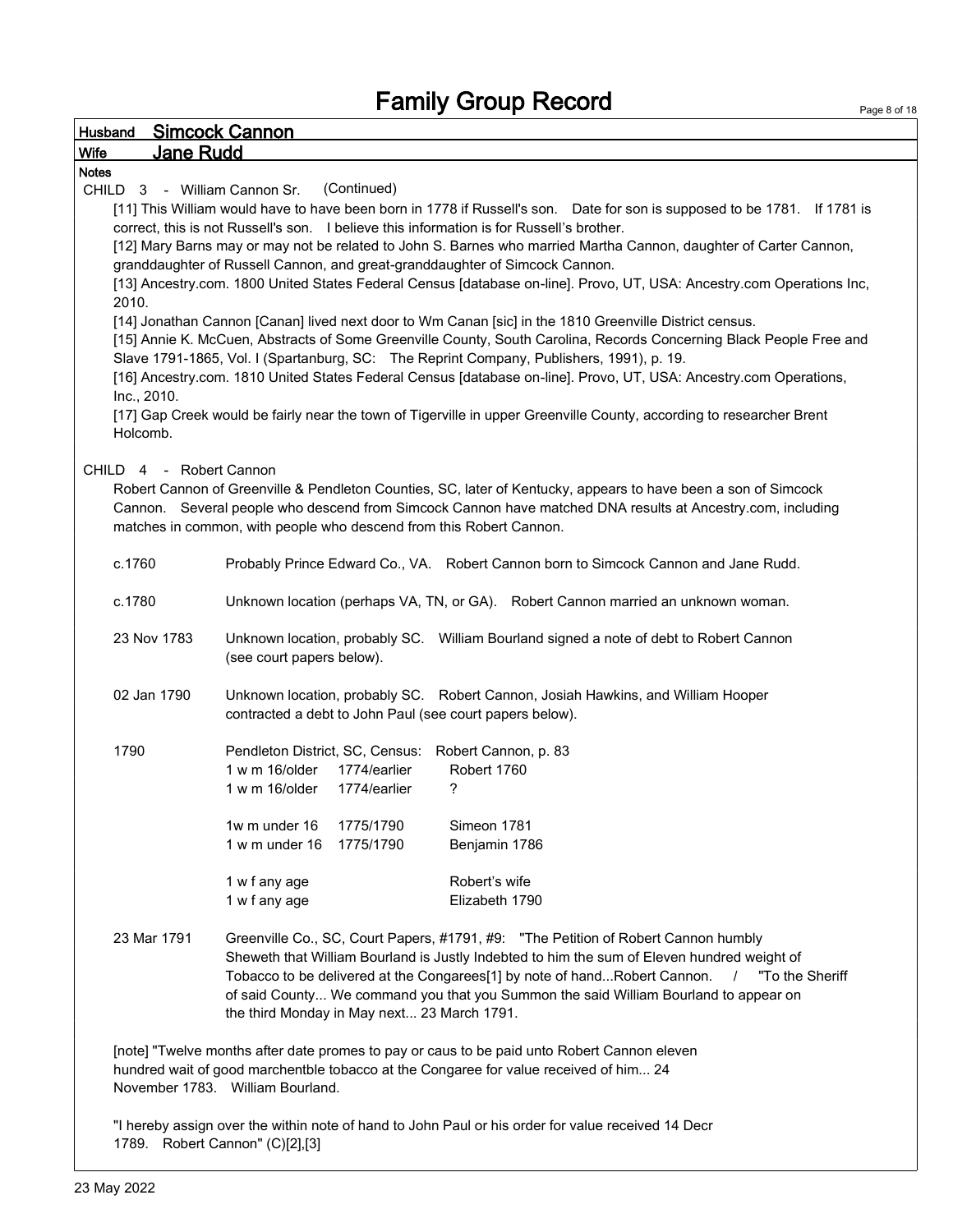|                                                           | <b>Simcock Cannon</b>                                                                                                                                                                                                                                                                                                                                                                                                                                                                           |
|-----------------------------------------------------------|-------------------------------------------------------------------------------------------------------------------------------------------------------------------------------------------------------------------------------------------------------------------------------------------------------------------------------------------------------------------------------------------------------------------------------------------------------------------------------------------------|
| Jane Rudd<br><b>Wife</b>                                  |                                                                                                                                                                                                                                                                                                                                                                                                                                                                                                 |
| <b>Notes</b><br>CHILD<br>4 - Robert Cannon<br>23 Mar 1791 | (Continued)<br>Greenville Co., SC, Court Papers, #1791, #10: "The petition of John Paul humbly sheweth that<br>Robert Cannon, Josiah Hawkins & William Hooper is justly Indebted to him the sum of<br>Twelve hundred weight of Tobacco to be delivered at the Congarees Grandby ware house and to                                                                                                                                                                                               |
|                                                           | pass the Inspection by note of hand John Paul. / "To the Sheriff of said County we<br>command you that you Summon the said Robert Cannon, Josiah Hawkins, and William<br>Hooper to appear on the third Monday in May next 23 March 1791.                                                                                                                                                                                                                                                        |
|                                                           | [note] "We Jointly and severally promise to pay to John Paul or his order on or before the first<br>day of December next the full quantity of twelve hundred weight of tobacco 2 Janry 1790.<br>Robert Cannon, Josiah Hawkins, William Hooper (H).                                                                                                                                                                                                                                              |
| 20 July 1791                                              | Judgment on Josiah Hawkins[4]                                                                                                                                                                                                                                                                                                                                                                                                                                                                   |
| 01 Feb 1793                                               | Pendleton District, SC, Will Book 1(?), pp. 10-12. Inventory of estate of Asa Tourtellot.<br>Among his debts was a book debt to Robert Kennon. [Note: it was not unusual for "Cannon"<br>to be spelled "Kennon."[5]                                                                                                                                                                                                                                                                             |
| 02 Nov 1798                                               | Franklin Co., GA. David Greer of Pendleton County South Carolina to Obadiah Kendrick of<br>Franklin County Georgia In consideration of \$145 conveys 287 1/2 acres in Franklin County on<br>Hudson River of the Broad River adjoins John Johnston, granted to said Greer 17 March 1786 by<br>Governor Edward Telfair wit: Thomas Armstrong, Robert Cannon Sworn to by Cannon before<br>Joel Mabry JP. Franklin County 5 November 1806, recorded 27 Feb 1806. Is this the same<br>Robert Cannon? |
| NOTE:<br>01 Aug1788                                       | Ten years earlier Obediah Kendrick was associated with an Izabella Cannon.  Was she Robert's wife?<br>Union Co., SC. Merry McGuire of Union County to Obadiah Kendrick tract of land on<br>Pacolate River adj: land of John Cunningham, Turner Kendrick part of tract granted to Merry<br>McGuire wit: Abner Chastain, Ann Chastain, Izabella Cannon proved by the oath of Izabella<br>Cannon 03 April 1793.                                                                                    |
| 25 Feb 1799                                               | Christian Co., KY. Robert Cannon received 100 acres on the Muddy Fork of Little River, site of<br>Hopkinsville.[6] (Also in the area were a James Cannon and a William Cannon who may or may<br>not have been related, possibly from Newberry Co., SC. A Nathaniel Cannon, who may or may<br>not have been related, settled about 10 miles farther northwest on McNabbs Creek in Caldwell<br>Co., KY, now Lyon County.                                                                          |
| 2 Jun 1803                                                | Christian Co., KY. Robert Cannon received 100 acres on the Muddy Fork of Little River.[7]                                                                                                                                                                                                                                                                                                                                                                                                       |
| 01 Nov 1804                                               | Greenville Co., SC:<br>One note on Robert Cannon due November 1, 1804, for \$65.00.0 in a<br>List of Cash on hand, Obligations, Book Accounts, Open Accounts, & Open sales &<br>Copardnership Books Due William Gowen on his Decease, May 16, 1804.                                                                                                                                                                                                                                             |
| c1819                                                     | Possibly Missouri: Robert Cannon was killed, apparently, in a fall from a horse while riding<br>to a neighbor's house.[8] His son Simeon moved to Missouri by at least 1815.                                                                                                                                                                                                                                                                                                                    |
|                                                           | Christian Co., KY, Deed Book R, pp. 71-73: the heirs of Robert Cannon was recorded, regarding                                                                                                                                                                                                                                                                                                                                                                                                   |
| 26 Feb 1828                                               | his 100 acres on the Muddy Fork of Little River.                                                                                                                                                                                                                                                                                                                                                                                                                                                |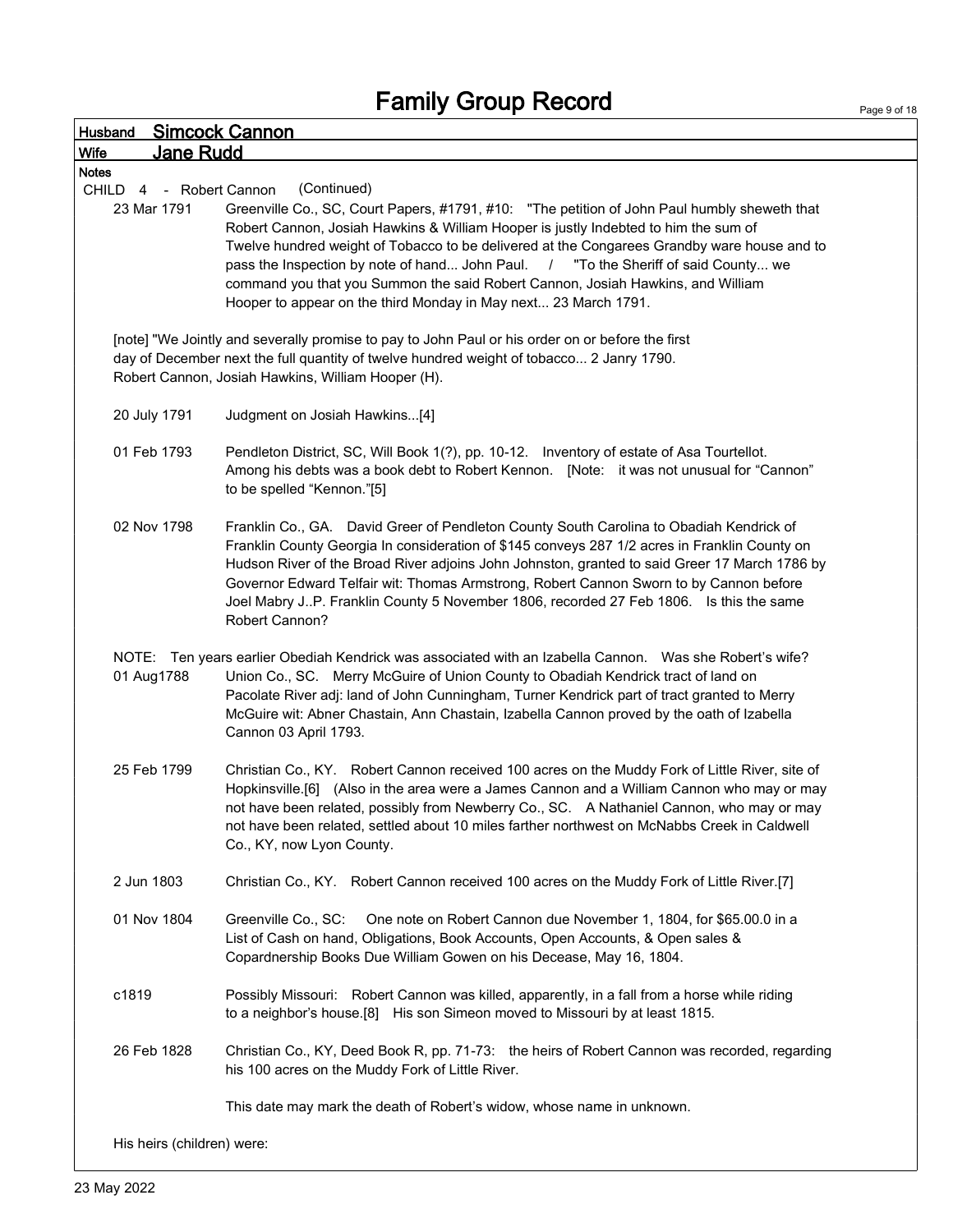### Husband Simcock Cannon

### Wife Jane Rudd

#### Notes

CHILD 4 - Robert Cannon (Continued)

1. Simeon, who married Sarah "Sally" Cornelius on 10 Apr 1813 in Christian Co., KY.

2. Elizabeth "Betsy," who married David Bailey about 1815/1816 perhaps in Illinois.

3. William [married 1. Unknown and 2. Zilpha Hay or Hayes]

4. Jesse [married Louisa Shaw before 1824]

5. Benjamin [married Nancy Cameron in 1816]

6. Nancy, who married William Randolph 23 Nov 1817 in Christian Co., Kentucky.

7. Judith, who married William Gallant about 1820.

8. Richard, who married 1. Sally Porter Brady in 1826 and 2. Mary Harter in 1844.

9. Cornelius, deceased by this date, who had married Maria Mina Shaw in 1818. His daughters, Polly Ann and Jane, were heirs.

Christian County, Kentucky, Deed Book R pp. 71-73.

This Indenture made the 26th day of February in the year of our Lord 1828 Between the heirs of Robert Cannon deceased, To Wit, Jesse Cannon, William Cannon, David Bailey & Betsey his wife late Betsey Cannon, Simeon Cannon, Benjamin Cannon, William Randolph and Nancy his wife late Nancy Cannon, William Gallant and Judith his wife late Judith Cannon & Richard Cannon and Polly Ann Cannon and Jane Cannon children & heirs of Cornelius Cannon deceased one of the heirs of the said Robert Cannon deceased all of the State of Tennessee by Abraham Stites and commissioner in chancery(?) of the first part and John Cornelius of the County of Christian and Commonwealth of Kentucky of the second part witnesseth that whereat the October term of 1827 of the Christian Circuit Court in a suit depending in the said court whereas said John Cornelius and complainant & the said heirs of Robert Cannon deceased were defendants ....[goes on to describe 100 acres on the Muddy Fork of the Little River being sold] {signed} Jesse Cannon

> William Cannon David Baily Betsey Baily Simeon Cannon Benjamin Cannon William Randolph Nancy Randolph William Gallant Judith Gallant Richard Cannon Polly Ann Cannon By Abraham Stites Commr

[1] According to Wikipedia, "The Congarees is a historic archaeological site located near Cayce, Lexington County, South Carolina. The site was established as early as 1691, and served as a frontier outpost, early township settlement, and crossroads of the great trade paths of the Catawba and Cherokee nations. The Fort Congaree back country fort was established on the site in 1718.[2][3]"

"It was listed on the National Register of Historic Places in 1974.[1]"

[1] "National Register Information System". National Register of Historic Places. National Park Service. July 9, 2010.

[2] ^ Historic Preservation Staff (October 1974). ""Congarees" Site" (pdf). National Register of Historic Places -

Nomination and Inventory. Retrieved June 2014. Check date values in: |accessdate= (help)

[3] ^ "Congarees Site, Lexington County (Address Restricted)". National Register Properties in South Carolina. South Carolina Department of Archives and History. Retrieved June 2014.

[2] Comment on this by researcher Brent H. Holcomb of Columbia, SC, in letter to Cecilie Gaziano of 26 Feb 1992: " Notice that the note was dated in 1783, well before [white settlers were allowed to settle] in Greenville County. Therefore, this Robert Cannon had dealt with William Bourland in another place. I usually place the name Bourland in Laurens or

Page 10 of 18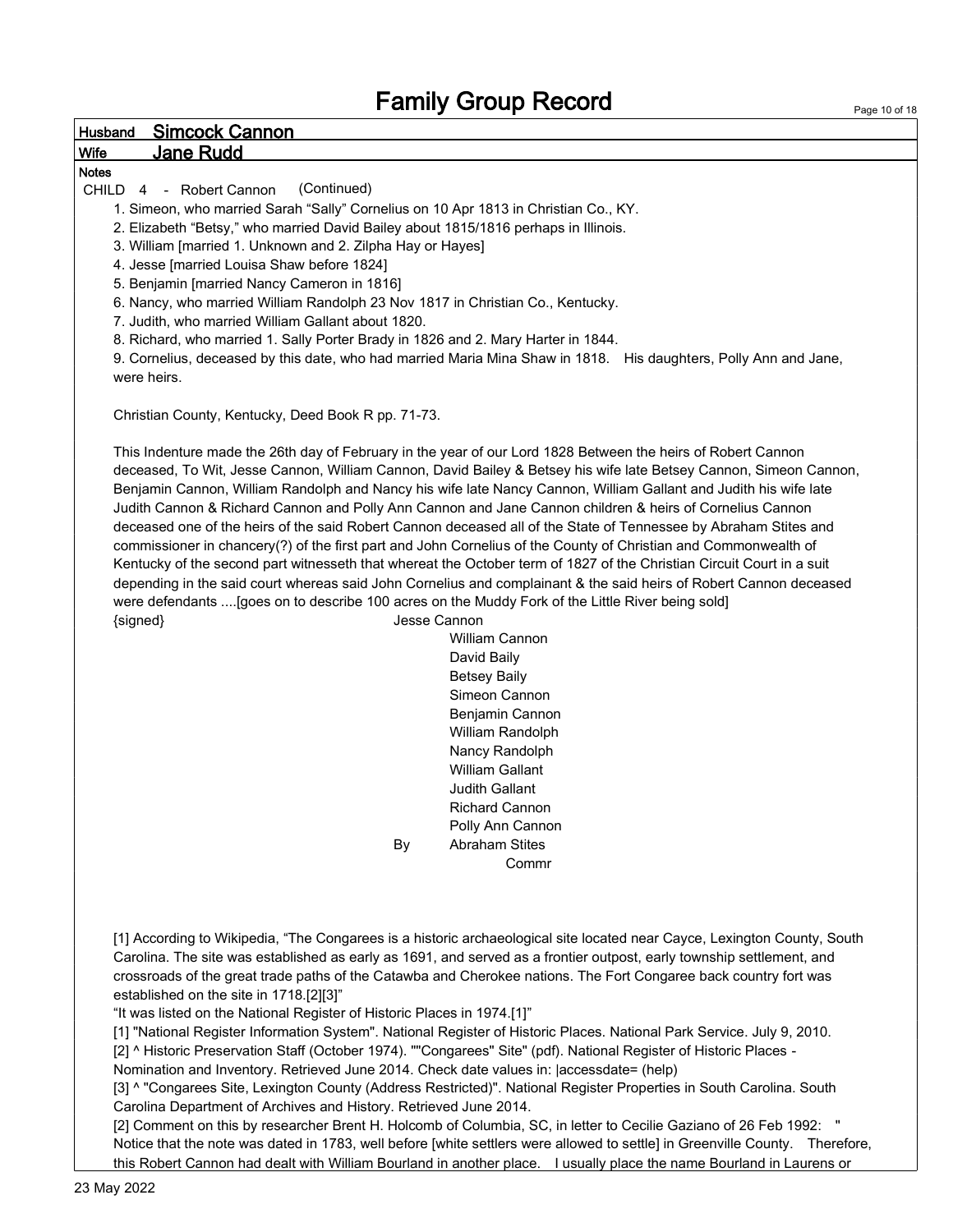### Husband Simcock Cannon Wife Jane Rudd Notes CHILD 4 - Robert Cannon (Continued) Newberry County. Congarees was where the tobacco inspection warehouse was located (actually at the town of Granby, now the location of the town of Cayce." [3] William Bourland was in Pendleton Co., SC, in Apr 1796, selling land to Wm Michel [Mitchell?] on Dowdy's Creek of Saluda River. Wit: Benjamin Bourland, John Bourland, John McClury. In Nov 1803 the Matlocks of Grainger Co., TN, sell land on Dowdy's Creek to Wm Boling, formerly of Pendleton Co., SC. Wit: Catharine Michel, Major Lee. In 1800 SC census index: Wm Bolin & John Bolin were in Pendleton District. John Boling in Laurens Dist. Benjamin & John Bollan in York Co. This information was posted by Bill McKnight on the Baker\_Bolin Rootsweb email list on 11 Jun 1998. [4] Comment on this by researcher Brent H. Holcomb: "Notice that Robert Cannon appears to have signed this note. We also have record of a Robert Cannon signing by mark (C)." [5] Pendleton District and Anderson County, S.C., Wills, Estates, Inventories, Tax Returns, and Census Records, compiled by Virginia Alexander, Colleen Morse Elliott, and Betty Willie (Easley, SC: Southern Historical Press, 1994). [6] Book 25. The Kentucky Land Grants; Volume Number: 1; Part: 1; Title: Chapter IV Grants South Of Green River (1797- 1866); Section: The Counties of Kentucky; Source Page 281. Ancestry.com. Kentucky, U.S., Land Grants, 1782-1924 [database on-line]. Provo, UT, USA: Ancestry.com Operations Inc, 1997. [7] Book 25. The Kentucky Land Grants; Volume Number: 1; Part: 1; Title: Chapter IV Grants South Of Green River (1797- 1866); Section: The Counties of Kentucky; Source Page 281. Ancestry.com. Kentucky, U.S., Land Grants, 1782-1924 [database on-line]. Provo, UT, USA: Ancestry.com Operations Inc, 1997. [8] Information in a letter to Cecilie Gaziano, cgaziano@prodigy.net, from James Cannon Fleming of Carthage, IL, on 11 Nov 1991. CHILD 5 - Richard Cannon Y-DNA Analysis shows that descendants of Russell E. Cannon, son of Richard Cannon, match closely with a descendant of Simcock Cannon, increasing confidence that Richard was a son of Simcock or other close relative. Also information from worldconnect.genealogy.rootsweb.com, from Elaine Hampton, elanehampton@aol.com, [Elane spelling in email address is as listed on the page, although her name is also spelled Elaine] last updated 5 Feb 2003; accessed 15 Dec 2004. She stated: "Richard Cannon dec'd. James Adams issued Letters of Administration, W/LWT (meaning?) annexed 9/1831; Richard CARR, James ADAMS, Wadsworth CLADY were present when he died on 7/12/ 1831 and said he left all his real estate to wife, Elizabeth, 10/4/1831, Habersham Co., GA." 1790 Census of Union Co., Ninety-Six District, SC, p. 48: Rchd CANNON 2,1,4 1800 Census of Greenville District, SC, p. 250/275: Richard CANNON 1810 Census of Pendleton District, SC, p. 209/146a (lived very near Russell Cannon, son of Simcock Cannon) 1820 Census of Pendleton District, SC, p. 169 1830 Census of Halbersham Co., GA, p. 53a: Richard CANON His widow, Elizabeth appears to be the Elizabeth Cannon in the 1840 census of District 936, Cass Co., Georgia, on p. 101A. Joseph Murdoch (& Celia Ann Cannon) are on the same page. Elizabeth was in the 1850 census of Division 12, Gordon Co., Georgia, p. 103B, 575/598, household of Malinda Cannon & James Adams: Elizabeth Canon 80 F S.C. [born about 1770] Richard's birthdate determined from the above censuses as about 1755/1760. He was likely born after 1753 because he was not named as a grandchild in Jane Rudd's parents estate papers. Jane Rudd's mother's will names only Russell as her grandchild, which indicates that Russell was the oldest of Jane Rudd's children. Ages of wife of Richard Cannon

1790: Not available 1755-1774 Before 1765 Before 1775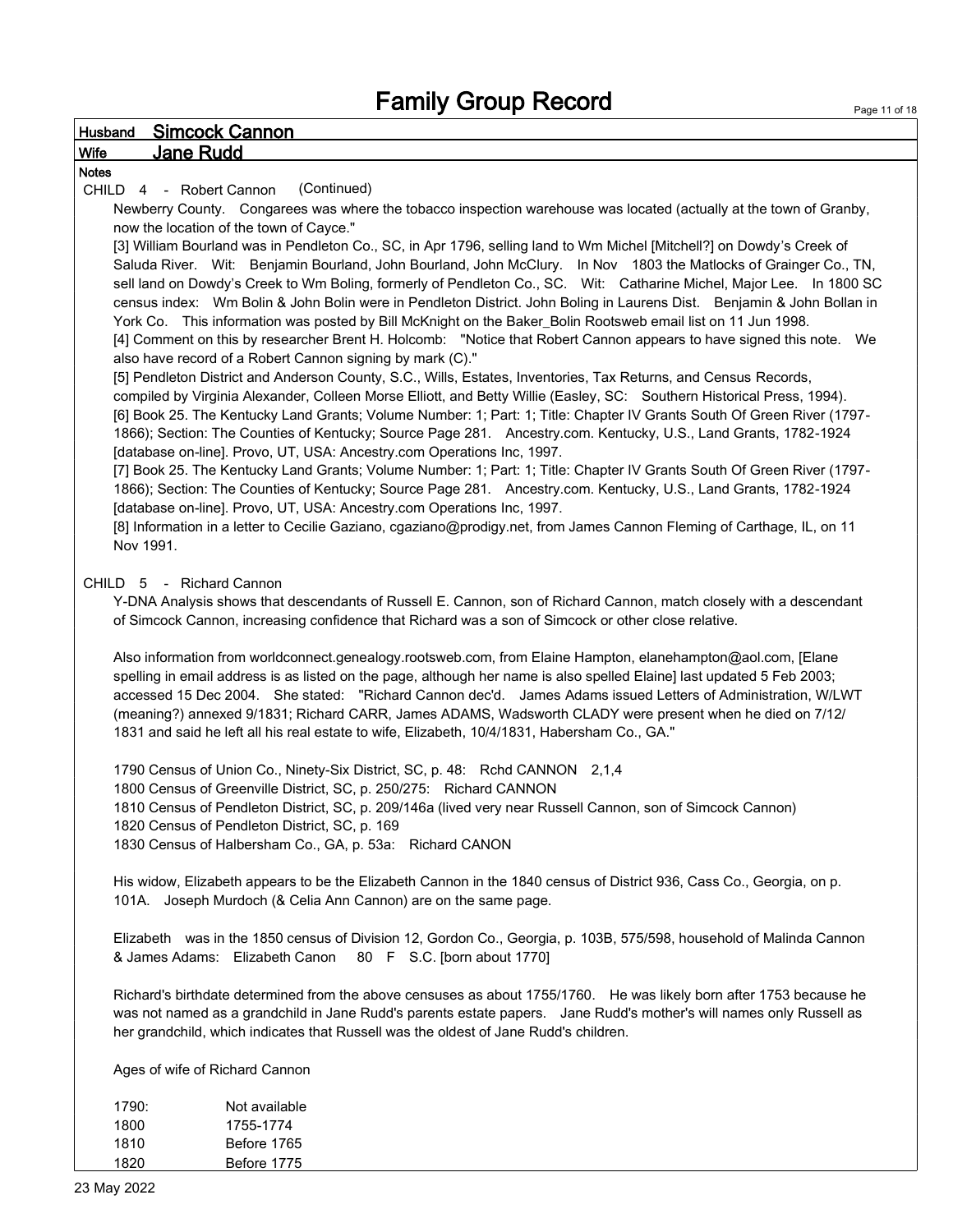|                                         | <b>Fallilly OIOUD NECOLU</b>                                                                                                                                                                                                                                                                                                                                                                                                                                                                                                                                                                                                                                                                            | Page 12 of 18 |
|-----------------------------------------|---------------------------------------------------------------------------------------------------------------------------------------------------------------------------------------------------------------------------------------------------------------------------------------------------------------------------------------------------------------------------------------------------------------------------------------------------------------------------------------------------------------------------------------------------------------------------------------------------------------------------------------------------------------------------------------------------------|---------------|
| Husband                                 | <u>Simcock Cannon</u>                                                                                                                                                                                                                                                                                                                                                                                                                                                                                                                                                                                                                                                                                   |               |
| Wife                                    | <b>Jane Rudd</b>                                                                                                                                                                                                                                                                                                                                                                                                                                                                                                                                                                                                                                                                                        |               |
| <b>Notes</b>                            |                                                                                                                                                                                                                                                                                                                                                                                                                                                                                                                                                                                                                                                                                                         |               |
| CHILD 5                                 | - Richard Cannon<br>(Continued)                                                                                                                                                                                                                                                                                                                                                                                                                                                                                                                                                                                                                                                                         |               |
| 1830                                    | 1760-1770                                                                                                                                                                                                                                                                                                                                                                                                                                                                                                                                                                                                                                                                                               |               |
| 1840                                    | 1770-1780                                                                                                                                                                                                                                                                                                                                                                                                                                                                                                                                                                                                                                                                                               |               |
| 1850                                    | Age 80 (born about 1770)                                                                                                                                                                                                                                                                                                                                                                                                                                                                                                                                                                                                                                                                                |               |
|                                         | Question: Is Elizabeth Cole the only wife of Richard Cannon?                                                                                                                                                                                                                                                                                                                                                                                                                                                                                                                                                                                                                                            |               |
|                                         | According to Lucy Grisham, genforum.genealogy.com/cannon/messages/4434.html, on 17 Jan 2008; accessed same<br>date, the will of John Cole signed 8 Apr 1799, proved 2 Sep 1799, Union Co., South Carolina, Will Book A, p. 94, names<br>his daughter Elizabeth Cole as the wife of Richard Cannon/Kennon. Also see her message 12134 on genforum.com/<br>cannon on 1 Sep 2003. Her email address on 17 Jan 2008 it was Igrishamlps@ont.com. Her ancestor is Richard Cole,<br>who married Lydia Hansford Hill, and who was the eldest son.                                                                                                                                                               |               |
| them.                                   | A deed of Richard Cole's (brother to Richard Cannon's wife) mentions Richard Cannon, which shows the tie between                                                                                                                                                                                                                                                                                                                                                                                                                                                                                                                                                                                        |               |
| 26 Feb 1807                             | Union Co., SC. Deed Book I, p. 182. Richard Cole of Union District for \$300 to James Foster of same,<br>part of tract obtained by Turner Kendrick in 1785 according to a plat and patent, 100 acres, likewise part of tract laid out<br>for Richard Cannon in 1796 112 acres, in a deed as the said Richard Cole bought of Elizabeth Turner, in all 135 acres,<br>adj. Peter Philpeck, McGuire, said Cole, Sturges, F. F. Foster. Richard Cole (Seal), Wit: Z. Reid, Wm. Palmer, Edw'd<br>Tilman. Hannah Cole (X), wife of Richard Cole, relinquished dower, before Joseph Gist, J.P. Proved in Union district by<br>the oath of Zach'y Reid 26 Feb 1807 before Joseph Gist, J.P. Recorded 6 Apr 1807. |               |
|                                         |                                                                                                                                                                                                                                                                                                                                                                                                                                                                                                                                                                                                                                                                                                         |               |
|                                         |                                                                                                                                                                                                                                                                                                                                                                                                                                                                                                                                                                                                                                                                                                         |               |
|                                         | Timeline for Richard Cannon and Elizabeth Cole [1]                                                                                                                                                                                                                                                                                                                                                                                                                                                                                                                                                                                                                                                      |               |
|                                         |                                                                                                                                                                                                                                                                                                                                                                                                                                                                                                                                                                                                                                                                                                         |               |
| c1761                                   | Richard Cannon was born perhaps in Prince Edward Co., VA. Simcock Cannon, believed to<br>have been his father, was in this area at this time.                                                                                                                                                                                                                                                                                                                                                                                                                                                                                                                                                           |               |
| 24 Oct 1768<br>became<br>Union Co., SC. | Simcock Cannon, likely father of Richard, was apparently living on or near the Broad River in what                                                                                                                                                                                                                                                                                                                                                                                                                                                                                                                                                                                                      |               |
| c1783                                   | Probably Union District, SC. Richard Cannon married Elizabeth Cole about this time.                                                                                                                                                                                                                                                                                                                                                                                                                                                                                                                                                                                                                     |               |
| 1790                                    | Union Co., SC, Ninety Six District, Census, p. 48: Rchd Cannon, 2 males b bef 1774, 1 male<br>b 1775/1790, 4 females. (His father-in-law, John Cole, was on page 44.)                                                                                                                                                                                                                                                                                                                                                                                                                                                                                                                                   |               |
| 30 Oct 1793                             | Union Co., SC. Deed Book D, pp. 33-34. Leonard Adcock of Spartanburg Co. & Jane his<br>wife to John Bailey of Union Co. for £65 sterling, tract on south side Pacolet River in Union<br>County, 100 acres adj. lands of John Whitman, William Spears, by plat dated 8 Feb 1773.<br>Leonard Adcock (Seal), Jean Adcock (X) (Seal), Wit: Rich'd Canton [sic], John Murrey,<br>Henry Bailey. Proved in Union Co. by the oath of Henry Bailey 10 Mar 1795 before Christ'r<br>Johnson, J.P. Recorded 10 Mar 1795.[2]                                                                                                                                                                                         |               |
| 12 Aug 1795                             | Date of survey: State Grants, Vol. 40, p. 336.[3] South Carolina to Richard Cannon, 112<br>acres, surveyed for him in Pinckney District on the waters of Pacolet River in Union Co.                                                                                                                                                                                                                                                                                                                                                                                                                                                                                                                     |               |
| 26 Oct 1795                             | Union Co., SC, Deed Book E, pp. 160-161. Richard Wood of Union Co. to Richard Cannon,<br>for £30 sterling, part of tract of land formerly laid out for Richard Wood, granted to him 1 May<br>1786, plat certified 16 Oct 1784, 130 acres in Union Co. on Fannings Creek on the waters of<br>Broad River, including said Richard Cannon's improvement[4]. Wit: Robt Chapman, Alex<br>Kindrick, Timothy Haney. Proved in Union Co. by the oath of Alex'r Kindrick 12 Dec 1795                                                                                                                                                                                                                             |               |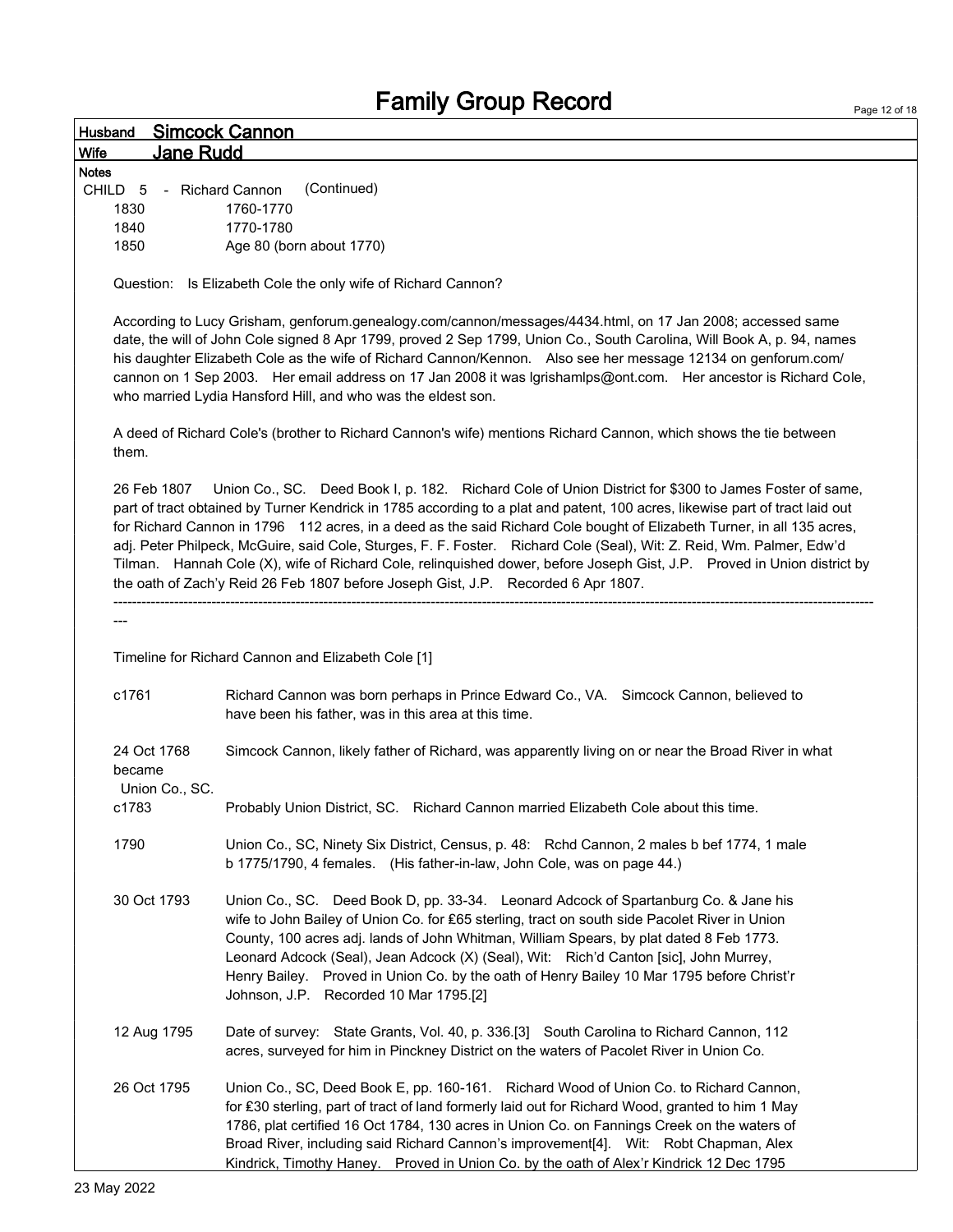| <b>Husband</b>   |                                                                           | <b>Simcock Cannon</b>                                                                                                                                                                                                                                                                                                                                                                                                                                                                                                                                                                                                                                                        |
|------------------|---------------------------------------------------------------------------|------------------------------------------------------------------------------------------------------------------------------------------------------------------------------------------------------------------------------------------------------------------------------------------------------------------------------------------------------------------------------------------------------------------------------------------------------------------------------------------------------------------------------------------------------------------------------------------------------------------------------------------------------------------------------|
| Wife             | Jane Rudd                                                                 |                                                                                                                                                                                                                                                                                                                                                                                                                                                                                                                                                                                                                                                                              |
| <b>Notes</b>     |                                                                           |                                                                                                                                                                                                                                                                                                                                                                                                                                                                                                                                                                                                                                                                              |
| CHILD<br>5       | - Richard Cannon                                                          | (Continued)                                                                                                                                                                                                                                                                                                                                                                                                                                                                                                                                                                                                                                                                  |
|                  |                                                                           | before J. A. Whyte, J.P. Recorded 13 Feb 1798.                                                                                                                                                                                                                                                                                                                                                                                                                                                                                                                                                                                                                               |
|                  | 28 Dec 1795                                                               | Union Co., SC, Deed Book F, pp. 174-176. Richard Cannon of Union Co. to Isaac Hainey of<br>same, for £30 sterling, tract being part of tract of land formerly laid out for Richard Wood, plat<br>certified 16 Oct 1785 on Fannens Creek, waters of Broad River, whereon Isaac Hainey now<br>lives. Richard Cannon (X) (LS), Wit: Timothy Hainey, Daniel McKissick. Proved in Union<br>Co. by the oath of Timothy Hainey 4 Jun 1799 before Thos Blasingtame, J.P. Rec. 4 Jun 1799.                                                                                                                                                                                            |
|                  | 07 Mar 1796                                                               | State Grants, Vol. 40, p. 336, South Carolina to Richard Cannon, 112 acres, surveyed for him<br>in Pinckney District on the waters of Pacolet River in Union Co. adj. Mary McGuyers,<br>Philpucks, Crittenden, Turner Kendrick.[5]                                                                                                                                                                                                                                                                                                                                                                                                                                           |
|                  | 24 Feb 1796                                                               | State Plats, Vol. 32, p. 584. I hereby certify for Richard Cannon, 112 acres, surveyed for him<br>in Pinckney District on the waters of Pacolet River in Union Co. [Also see: Union Co., SC,<br>Deed Book O, No. 5, p. 336.                                                                                                                                                                                                                                                                                                                                                                                                                                                  |
|                  | 13 Sep 1797                                                               | Union Co., SC, Deed Book E, pp. 162-163: Richard Cannon sold to Elijah Turner, both of<br>Union Co., farmers, 112 acres for \$100, tract on a prong of the Ready branch, a branch of<br>Pacolate River. Richard Cannon (+) (Seal), Wit: Timothy Haney, Sarah Haney, Sarah<br>Hainey. Proved in Union Co. by the oath of Timothy Haney 2 Dec 1797 before Thos Vance,<br>J.P. Recorded 13 Feb 1798.[6],[7]                                                                                                                                                                                                                                                                     |
| 1800             |                                                                           | Greenville District, SC, Census, p. 250, household 275: Richd Cannon household of 9 persons<br>plus 3 slaves.                                                                                                                                                                                                                                                                                                                                                                                                                                                                                                                                                                |
| to<br>of a small | 21 Sep 1801<br>Flippo, 50 acres; and part of<br>(176?). John Holder (LS), | Greenville Co., SC, Deed Book F, pp. 452-453. John Holder and Agnes Holder of Greenville to Richard<br>Richard Cannon of same, for \$300, 106 acres to a plat and grant to John Holder 4 June 1798 both sides<br>branch on the middle fork of Saluda river adj. Duncan Keith; part of a tract granted to William<br>a tract granted to Russell Cannon[8] 23 acres, 3 tracts of land, a total of 126 acres<br>Agness Holder (LS), Wit: Thomas Holder, Duncan Keith. Proved by the oath of<br>Duncan Keith 5 Dec 1801 before<br>George Salmon, J.A. Rec. 29 May 1802. [Note: in 1786 Simcock Cannon<br>had land adjoining William Flippo, Dennis<br>Duff, and Samuel Brummit.] |
|                  | Richard Cannon."                                                          | When was this land sold? Greenville District, SC -- 126 acres NOTE: Researcher Brent H. Holcomb was not able to<br>locate any information about the disposition of this land. He reported: "the deed might not have been recorded, OR, it<br>might have been sold by the sheriff for debt. If so, in Greenville County, it would not be indexed under the name of                                                                                                                                                                                                                                                                                                            |
|                  | 03 Aug 1803                                                               | Anderson Co., SC, Deed Book I, p. 70. Pendleton District. William Whitmire of district<br>aforesaid for \$___ to Ric'd Cannon of same, part of a tract of 422 acres granted to Daniel Kelly<br>06 Apr 1789 on branches of Twelve mile River & Oolenoe Creek adj Christopher & Henry<br>Whitmire to the Waggon Road 275 acres.  Wit: Thomas Hood, Michael Whitmire.  Proved<br>by the oath of Thomas Hood 16 Sep 1803 before Colin Campbell, J.P. Rec. 08 Oct 1807.                                                                                                                                                                                                           |
|                  | 16 Nov 1807                                                               | Anderson Co., SC, Deed Book M, pp. 587-588. Pendleton District. John Adams and<br>Rebeckah Adams, his wife, & sold to Richard Kannon, for \$700 a tract of land on the Horse[?]<br>Branch, Wolf Creek including the swamp to Bruce's line. Wit: Samuel Ward, William<br>Farris. Rebecca Adams relinguished dower 18 Nov 1807 before John McClure, J.Q.<br>Proved<br>by oath of William Farris 16 Nov 1807 before John McClure, J. Q.                                                                                                                                                                                                                                         |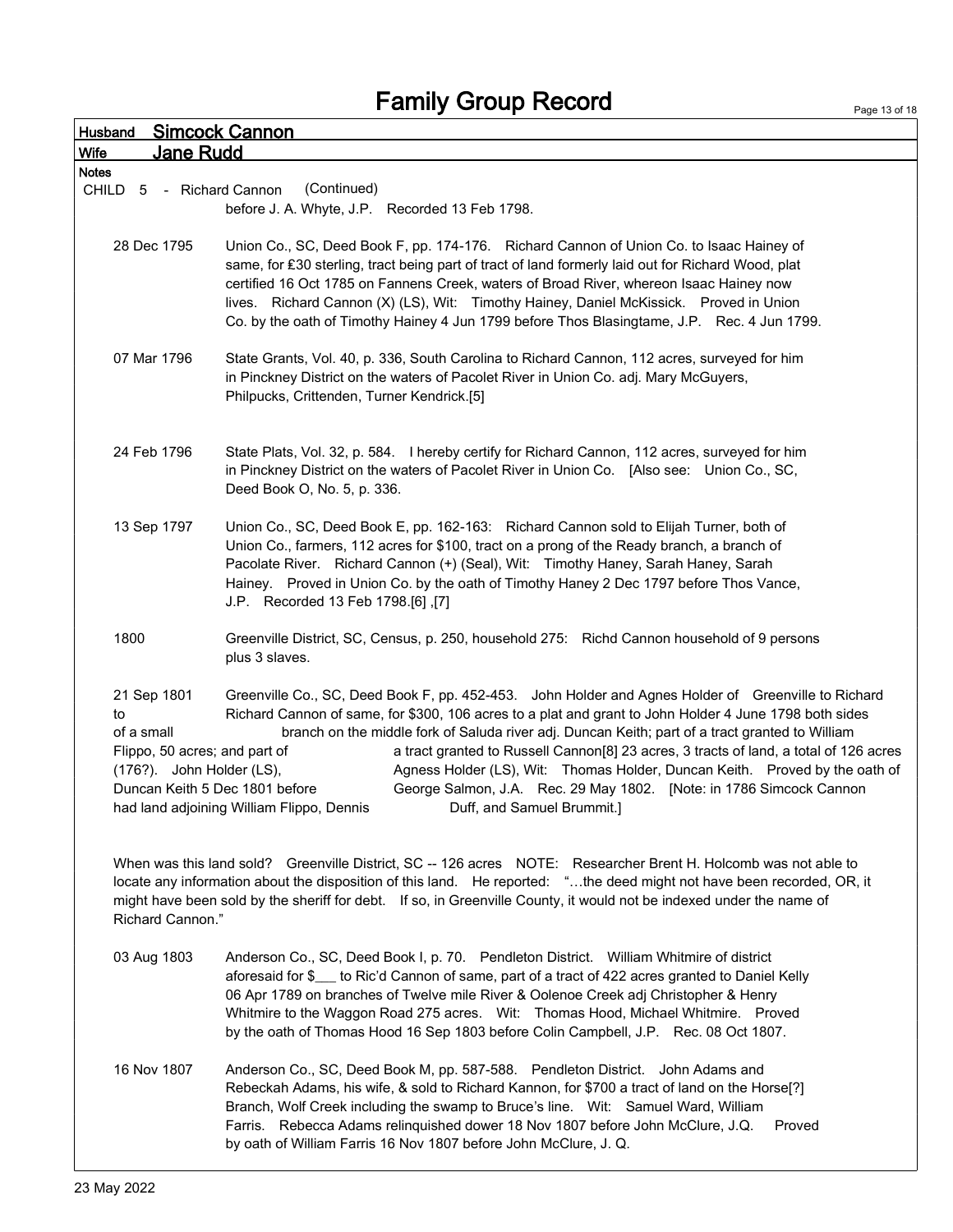Page 14 of 18

| Husband                    | <u>Simcock Cannon</u>                                                                                             |
|----------------------------|-------------------------------------------------------------------------------------------------------------------|
| Wife<br><u>Jane Rudd</u>   |                                                                                                                   |
| <b>Notes</b>               |                                                                                                                   |
| CHILD 5 - Richard Cannon   | (Continued)                                                                                                       |
| 08 Feb 1812                | Anderson Co., SC, Deed Book M, pp. 588-589. Pendleton District. William Farris of district                        |
|                            | aforesaid for \$150 to Richard Cannon of same, tract on branches of Wolf Creek to a line on                       |
|                            | John Adams' line, adj. Samuel Duff, John Gillespie, James Gilespie. Proved by the oath of                         |
|                            | Robt Boyd, Howel Miller 08 Feb 1812 before Nathl Davis, J.P. Rec. 27 Aug 1816.                                    |
| 1810                       | Pendleton District, SC, Census, p. 209: Richd Cannon, household of 12 whites & 1 slave.                           |
| 1820                       | Pendleton District, SC, Census, p. 169: Richard Cannon, household of 8 whites & 1 slave.                          |
| 08 Jan 1824                | Anderson Co., SC, Deed Book S, pp. 86. Pendleton District. Richard Cannon of said                                 |
|                            | district for \$100 to Elijah Cannon[9], 170 acres on head branches of Wolf Creek, corner of                       |
|                            | Barney Freeman's field, adj. John Langley, John Gillaspie, Solomon Bankses' house, Earle                          |
|                            | Sr.'s line. Wit: C. Cannon, Ransom Cannon. Proved by oath of Carter Cannon 10 Dec 1825                            |
|                            | before Edward Norton, J.P. Rec. 30 Mar 1827.                                                                      |
|                            |                                                                                                                   |
| 10 Feb 1823                | Anderson Co., SC, Deed Book S, p. 87-88. Pendleton District. Richard Cannon of said                               |
|                            | district for \$150 to Elijah Cannon, tract on head branches of Wolf Creek, on John Adams' line                    |
|                            | between Samuel Duff and John Gillaspie, James Gillaspie. Wit: George Bruce, Thos Brown.                           |
|                            | Proved by oath of Thomas Brown 10 Dec 1825 before Edward Norton, J.P. Rec. 30 Mar 1827.                           |
|                            |                                                                                                                   |
| 10 Feb 1823                | Anderson Co., SC, Deed Book S, p. 88. Pendleton District. Richard Cannon of said district                         |
|                            | for \$550 to Elijah Cannon, 200 acres on branches of Wolf Creek, to Bruce's line, including                       |
|                            | swamp. Wit: George Bruce, Thos Brown (X). Proved by the oath of Thomas Brown 10 Dec                               |
|                            | 1825 before Edward Norton, J.P. Rec. 30 Mar 1827.                                                                 |
|                            |                                                                                                                   |
| 09 Dec 1826                | Habersham Co., GA. Deed Book G, p. 151 (150B). Wiley Freeman to Richard Cannon,                                   |
|                            | both of Habersham Co., GA, for \$250.00 250 acres in Lot 60 in the 2nd District, originally                       |
|                            | granted to William Hewitt 29 Aug 1825. Wit: Albert Vickery, J.P., M. D. Vickery.                                  |
|                            | Recorded 05 Jun 1829 Jno T. Carter, C.S.C.                                                                        |
|                            |                                                                                                                   |
| 10 Mar 1828                | Habersham Co., GA. Deed Book M, p. 461. Richard Cannon to Elisha Cannon[10], both of Habersham                    |
| Co.,                       | 62 1/2 acres, 1/4th part of Lot 60, 2nd District, for \$100.00, NE corner, originally granted to William Howell   |
| [the name                  | looks like Hewitt in the 1826 deed] the 29th Aug 1825. Wit: Albert Vickery, J.P., O. Hooper.<br>T. Carter, C.S.C. |
| Recorded 21st Nov 1833, J. |                                                                                                                   |
| Mar 1828                   | Habersham Co., GA. Deed Book O, p. 550. Richard Cannon to Bird Cannon[11], both of Habersham Co.,                 |
| ---<br>62                  | 1/2 acres, 1/4th part of Lot 60, 2nd District, for \$100.00, SE corner, originally granted to William Howell      |
| [Hewitt?] the 29th         | Aug 1825. Wit: Albert Vickery, J.P., O. Hooper. Recorded 30th Jan 1839, J. T. Carter, C.                          |
| S.C.                       |                                                                                                                   |
|                            |                                                                                                                   |
| 1830                       | Habersham Co., GA: Census, p. 53: Richard Canon, household of 4.                                                  |
| 08 Feb 1831                | Habersham Co., GA. Deed Book L, p. 162. Richard Cannon to Abraham Tate[12], both of                               |
|                            | Habersham Co., 60 1/2 acres[13], 1/4th part of Lot 60, 2nd District, for \$250.00, SW corner. Wit:                |
|                            | Ezekiel McCravy, John Stephens. [Recorded 21st Sep 1831?, J. T. Carter, C.S.C.][14]                               |
|                            |                                                                                                                   |
| 12 Jul 1831                | Habersham Co., GA.[15]<br>Richard Canon died.                                                                     |
|                            |                                                                                                                   |
| 04 Oct 1831                | Habersham Co., GA: Georgia Intestate Records, Cannon, Richard, decd, James Adams [who                             |
|                            | married his daughter Malinda]. Letters of Administration W/LWT annexed 9/1831; Kinchen                            |
|                            | Carr, James Adams, Wadsworth Clady were present when he died on 7/12/1831 and said he                             |
|                            | left all his real estate to wife, Elizabeth.                                                                      |
|                            |                                                                                                                   |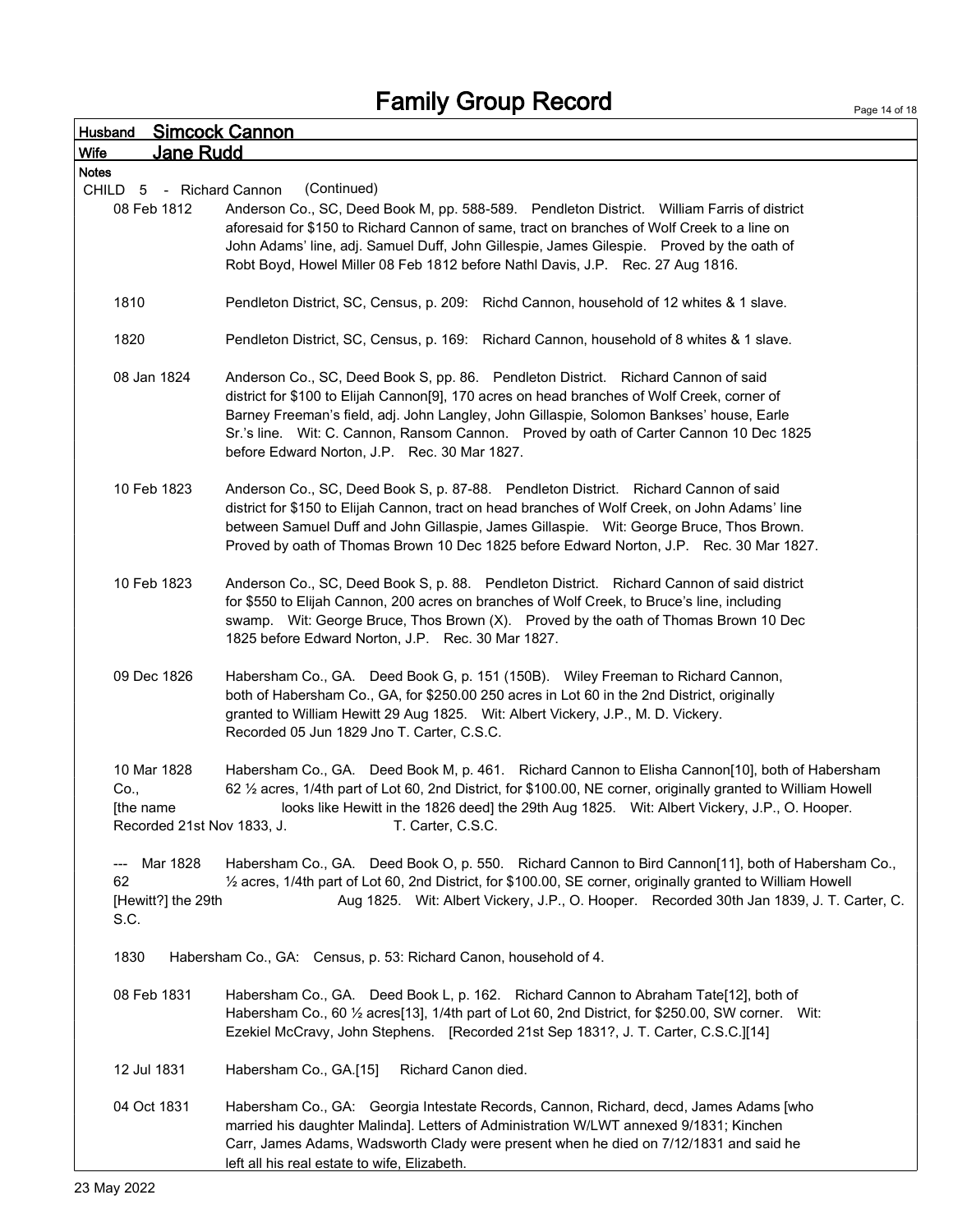| <b>Simcock Cannon</b><br>Husband                                                                                                                                                                                                                                                                                                                                                                                                                                                                                                                                                                                                                                                                                                                                                                                                                                                                                                                                                                                                                                                                     |
|------------------------------------------------------------------------------------------------------------------------------------------------------------------------------------------------------------------------------------------------------------------------------------------------------------------------------------------------------------------------------------------------------------------------------------------------------------------------------------------------------------------------------------------------------------------------------------------------------------------------------------------------------------------------------------------------------------------------------------------------------------------------------------------------------------------------------------------------------------------------------------------------------------------------------------------------------------------------------------------------------------------------------------------------------------------------------------------------------|
| Jane Rudd<br><b>Wife</b>                                                                                                                                                                                                                                                                                                                                                                                                                                                                                                                                                                                                                                                                                                                                                                                                                                                                                                                                                                                                                                                                             |
| <b>Notes</b>                                                                                                                                                                                                                                                                                                                                                                                                                                                                                                                                                                                                                                                                                                                                                                                                                                                                                                                                                                                                                                                                                         |
| (Continued)<br>CHILD 5 - Richard Cannon                                                                                                                                                                                                                                                                                                                                                                                                                                                                                                                                                                                                                                                                                                                                                                                                                                                                                                                                                                                                                                                              |
| 18 Jun 1832<br>Union Co., SC: Deed Book V, pp. 439-440. Elisabeth Cole now Elisabeth Cannon [widow of<br>Richard] of Habersham County, Georgia, for \$20 to John Bailey of Franklin County, Georgia,<br>all my part which is one seventh part in a tract of land which was willed to me by my father John Cole of Union District,<br>with the rest of my brothers and sisters after the death of our<br>mother which are the names as follows Richard Cole, John Cole, Nancy Cole now Nancy<br>Bailey, Rody Cole now Rody Yearby, Lucy Cole now Lucy Bailey, Mary Cole now Mary Kindrick and now myself,<br>Elizabeth Cole now Elisabeth Cannon, tract of 475 acres in possession of William Cole adj. J. J. Foster, Robert Foster,<br>Geo Garner & others. Elizabeth Cannon (X) (LS), Wit: Hiram Potts (X), James Bryan J. P. Andrew M. Norris, clerk of the<br>court of Habersham County, Georgia, certifies that James Bryan was a justice of the peace. John Starritt, one of the<br>justices of the inferior court certified that Andrew M. Norris was clerk, 23 Oct 1832. Recorded 3 Nov 1832. |
| 4Other Deeds for this family:                                                                                                                                                                                                                                                                                                                                                                                                                                                                                                                                                                                                                                                                                                                                                                                                                                                                                                                                                                                                                                                                        |
| 02 Nov 1833<br>Habersham Co., GA, Deed Book M, p. 462. Elisha Cannon to Ezekiel McCravy 62 1/2 acres<br>in Lot 60 in the 2nd District for \$42 granted to William Howell the 29th Aug 1826. This is a 12-<br>month note, meaning that if Elisha Cannon did not repay Mr. McCravy, he would lose his land.<br>Wit: James Brown, John Morgan, J.P. Rec. 21st Nov 1833 J. T. Carter, C.S.C.                                                                                                                                                                                                                                                                                                                                                                                                                                                                                                                                                                                                                                                                                                             |
| 07 Jan 1839<br>Habersham Co., GA, Deed Book O, p. 551. Bird Cannon to William Jackson and Evan(?)<br>Galloway Jackson, all of Habersham Co. for \$150, one-fourth part of Lot 60 in the 2nd District,<br>SE corner. Wit: Joel Dickinson and Ezekiel McCravey, J.P. Rec. 30th Jan 1839 J. T. Carter,<br>C.S.C.                                                                                                                                                                                                                                                                                                                                                                                                                                                                                                                                                                                                                                                                                                                                                                                        |
| 01 Sep 1840<br>Habersham Co., GA, Deed Book P, p. 217. Sheriff seized land from Elisha Cannon in Lot 60<br>of the 2nd District. This document was damaged by water and is very hard to read.                                                                                                                                                                                                                                                                                                                                                                                                                                                                                                                                                                                                                                                                                                                                                                                                                                                                                                         |
| Elizabeth Cole Cannon's father's will:                                                                                                                                                                                                                                                                                                                                                                                                                                                                                                                                                                                                                                                                                                                                                                                                                                                                                                                                                                                                                                                               |
| 02 Sep 1799<br>Recorded in Union Co., SC. John Cole bequeathed:                                                                                                                                                                                                                                                                                                                                                                                                                                                                                                                                                                                                                                                                                                                                                                                                                                                                                                                                                                                                                                      |
| Son, Richard Cole, 150 acres bought from John Weinman on the Reedy branch<br>Dau, Lucy Baley, 50 acres of the same tract<br>Wife Mary, his "lands, 2 negroes, David and Judith, livestock, tools, furniture,                                                                                                                                                                                                                                                                                                                                                                                                                                                                                                                                                                                                                                                                                                                                                                                                                                                                                         |
| the rest divided among<br>Richard,<br>John,<br>Elizabeth Cannon                                                                                                                                                                                                                                                                                                                                                                                                                                                                                                                                                                                                                                                                                                                                                                                                                                                                                                                                                                                                                                      |
| Mary Hendric [Note: this is Kindrick in Elizabeth's 1832 deed, above]<br>Nancey Baley<br>Lucey Baley<br>Rhoda Yerbey.                                                                                                                                                                                                                                                                                                                                                                                                                                                                                                                                                                                                                                                                                                                                                                                                                                                                                                                                                                                |
| Executrix, Wife Mary<br>Executor, Son Richard.                                                                                                                                                                                                                                                                                                                                                                                                                                                                                                                                                                                                                                                                                                                                                                                                                                                                                                                                                                                                                                                       |
| Wit: James Fowler, Joseph Walker, Sarah Baley                                                                                                                                                                                                                                                                                                                                                                                                                                                                                                                                                                                                                                                                                                                                                                                                                                                                                                                                                                                                                                                        |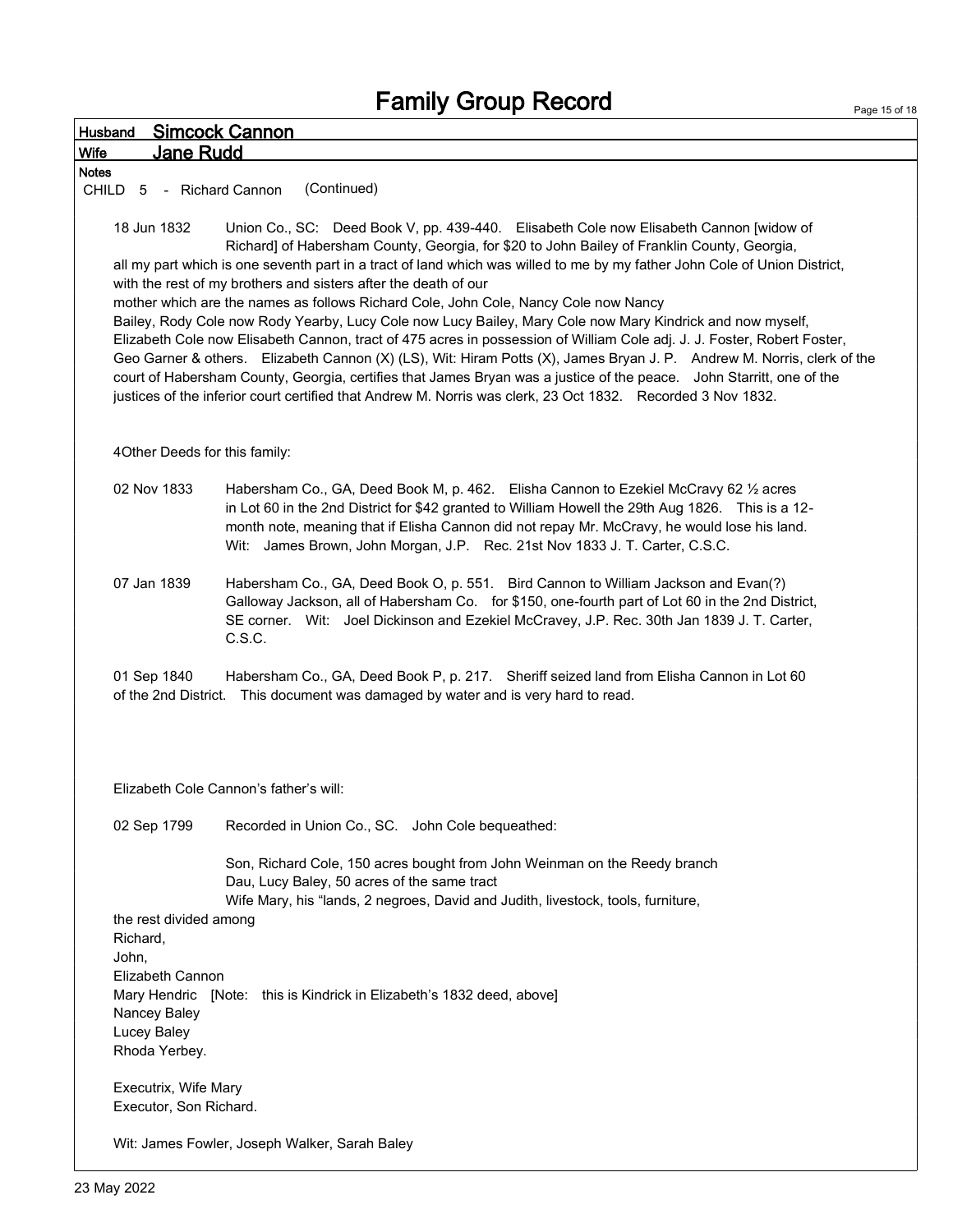### Husband Simcock Cannon Wife Jane Rudd

### Notes

CHILD 5 - Richard Cannon (Continued)

[1] Land transactions are shaded in light green on the separate file for Richard's timeline.

[2] SC Archives microfilm C2205.

[3] SC Archives microfilm ST 634.

[4] This indicates that Richard Cannon was already living on this land.

[5] SC Archives microfilm ST 634.

[6] SC Archives microfilm C2205.

[7] 27 Nov 1801 Union Co., SC. Deed Book I, p. 183. Richard Cole to Elijah Turner of Union Co. for \$500 bounded on the south by Peter Philpeck of McGines line thus by Richard Cole's line thence by John Sturgis line thence by John Crittenden line to the said Philpeck's line. Wit: John Crittenden, Wm Smith, Geo Hicks. Proved by oath of Geo. Hicks before John F. Hendly, J.P. Rec. 06 Apr 1807.

 26 Feb 1807 Union Co., SC. Deed Book I, p. 182. Richard Cole of Union District for \$300 to James Foster of same, part of tract obtained by Turner Kendrick in 1785 according to a plat and patent, 100 acres, likewise part of tract laid out for Richard Cannon[7] in 1796 112 acres, in a deed as the said Richard Cole bought of Elizabeth Turner, in all 135 acres, adj. Peter Philpeck, McGuire, said Cole, John Sturges, F. F. Foster. Richard Cole (Seal), Wit: Z. Reid, Wm. Palmer, Edw'd Tilman. Hannah Cole (X), wife of Richard Cole, relinquished dower, before Joseph Gist, J.P. Proved in Union district by the oath of Zach'y Reid 26 Feb 1807 before Joseph Gist, J.P. Recorded 6 Apr 1807.

[8] Russell Cannon was a likely brother of Richard Cannon. Richard had a son named Russell E. Cannon, likely named for his brother. Three descendants of Russell E. match closely with two descendants of Simcock's Russell in the Cannon Y-DNA project.

[9] Elijah Cannon, C. or Carter Cannon, and Ransom Cannon were sons of Russell Cannon (who was a son of Simcock Cannon). Richard Cannon is believed to have been Russell's brother.

[10] A son of Richard Cannon.

[11] A son of Richard Cannon.

[12] Abraham Tate is believed to have married Eleanor Caroline Cannon, a likely daughter of Richard Cannon.

[13] I think this must be 62  $\frac{1}{2}$  acres, not 60  $\frac{1}{2}$ , because the deed also refers to the tract as being one-fourth of the lot. [14] This part of deed does not show on my copy of it. -C.G.

[15] Habersham Co. was created from Franklin Co. in 1818. Simcock Cannon & Russell Cannon were found in Franklin Co. earlier.

#### CHILD 6 - Juda or Judith Cannon

See notes for Abel Kendrick.

NOTE: DNA matches among descendants of Russell Cannon (son of Simcock Cannon) and Jeremiah Cannon (apparent brother of Simcock) with descendants of Abel Kendrick and Juda Cannon indicate that the match is in the Cannon line. The matches, along with records showing associations between members of their Kendrick and Cannon relatives and Juda's age, suggest she was a daughter of Simcock Cannon. Researchers, of course, may draw their own conclusions.

14 Mar 1759 Hanover Co., Virginia. Abel Kendrick was born. His parents are believed to be Thomas Kendrick, Sr., and Rebecca Palmer (documentation not known).[1]

Abt 1763 Probably Prince Edward Co., Virginia. Juda Cannon was born to Simcock Cannon and Jane Rudd. Records for Simcock Cannon show he was living there at this time.[2] Relationship is not proved. It is suggested by DNA matches at Ancestry.com.[3]

[1] His date of birth is from: Abel Kendrick, Revolutionary War Pension Papers, Transcribed By Verna Dinkins, Service in South Carolina, Kendrick, Abel R.5861. Retrieved from: <https://members.tripod.com/~DINKINS\_2/abel\_kendrick.html>. Accessed 21 May 2022.

[2] 21 Mar 1763Prince Edward Co., VA, Deed Book 2, p. 148a. John Rudd of Chesterfield Co. to John Folks of same, 45 pds. For 200 acres on Rudds Branch of Bush River in Prince Edward County, adj. Thomas Hill, Simcock Kennon, McGehee's and Shervan's. Wit: Jacob Ashhurst, John Folks, Thos. Hill and Simcock Kennon. 31 Dec 1763 Lunenburg Co., VA, Deed Book 11, pp. 445-447. Simcock Cannon of St. Patrick's Parish, Prince Edward Co., to William Davisson of same place, 46 pds., 235 acres; Lunenburg Co., both sides Springfield Creek, adj. Wm. Nance. Wit: George Davisson,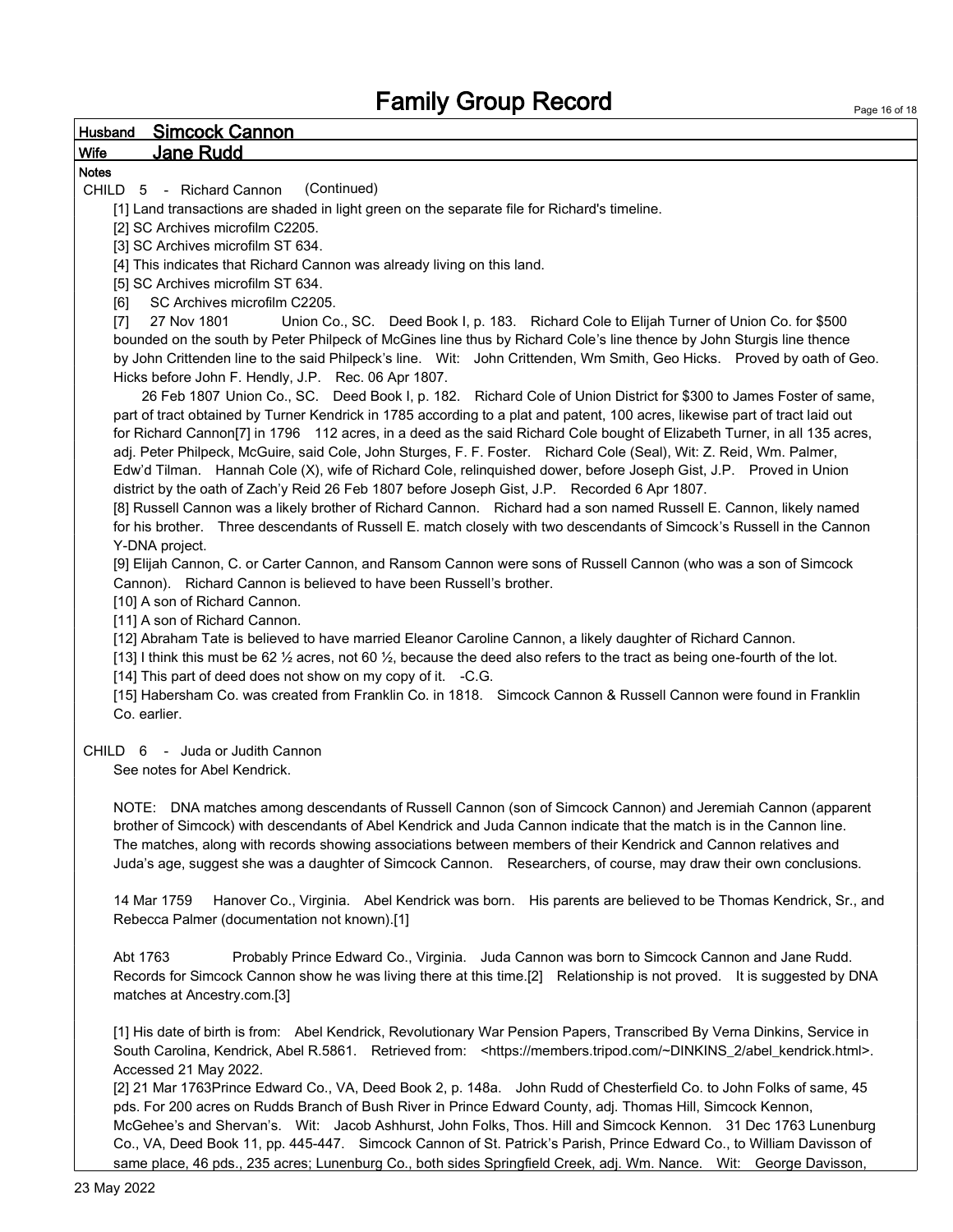#### Husband Simcock Cannon

### Wife Jane Rudd

#### Notes

#### CHILD 6 - Juda or Judith Cannon (Continued)

Thos Hill, Joshua Davisson, George Moore. Sig: Simcock Cannon. Recorded 14 Mar 1771. June Banks Evans, Lunenburg County, Virginia Deed Book 11, 1767-1771, New Orleans, Bryn Ffyliaid Publications, 1990, p. 5. [3] DNA matches among descendants of Russell Cannon and Jeremiah Cannon with descendants of Abel Kendrick and Juda Cannon indicate that the match is in the Cannon line. Russell Cannon was the son of Simcock and apparently his oldest child. Jeremiah Cannon may have been a brother of Simcock. The DNA matches with descendants of Abel Kendrick and Juda Cannon, along with records showing associations between members of their Kendrick and Cannon relatives and Juda's age suggest she was a daughter of Simcock Cannon.

#### CHILD 8 - Cannon

01 Aug1788 Union Co., SC. Merry McGuire of Union County to Obadiah Kendrick tract of land on Pacolate River adj: land of John Cunningham, Turner Kendrick part of tract granted to Merry McGuire. Wit: Abner Chastain, Ann Chastain, Izabella Cannon proved by the oath of Izabella Cannon 03 April 1793. Izabella would have been born before 1767.

Conclusion: Izabella was either a daughter of Simcock Cannon, his second wife, a previously unknown first wife of Richard Cannon, or the wife of an undocumented son of Simcock Cannon. Could she have been some other kind of relative?

#### CHILD 9 - Cannon

Simcock Cannon's household had 11 persons, according to his Royal Grant allotment of 600 acres in 1771. The law allowed 100 acres to the household head and 50 acres each to other household members, including slaves. There could have been as many as nine children, although the persons in the household were not necessarily children.

#### CHILD 10 - Nancy Cannon

Birth place from son, Cannon Kendrick, in 1880 Federal Census.

NOTE FROM CECILIE GAZIANO OF MINNEAPOLIS, MINNESOTA, cgaziano@prodigy.net and cgaziano1@gmail.com: Based on the number of DNA matches at Ancestry.com of Cannon Kendrick descendants with descendants of Russell Cannon and Robert Cannon, sons of Simcock Cannon (at least 10 persons), I believe that the match is through a Cannon who married John Kendrick as his first wife.

#### CHILD 11 - Mary Cannon

NOTE FROM CECILIE GAZIANO OF MINNEAPOLIS, MINNESOTA, cgaziano@prodigy.net and cgaziano1@gmail.com: Based on the number of DNA matches at Ancestry.com of descendants of Russell Cannon, son of Simcock Cannon, with descendants of Austin Kendrick, I believe that the match is through a Cannon who married Austin Kendrick. I propose that Austin's wife Mary was a daughter of Simcock Cannon, as Simcock's sons and various members of the Kendrick family were associated.

Mary was born in South Carolina, according to the 1850 Federal Census of Pope County, Arkansas, p. 280A. From Ancestry.com. She was living in the hom of her son, John, Family 547.

1840; Census Place: Lawrence, Tennessee; Roll: 531; Page: 142; Family History Library Film: 0024548. 1 m 20-29 1811/1820 John, b. 1818 1 f 60-691771/1780 Mary, b. 1773/1775 1 f 30-391801/1810 Susannah, b. 1810 Ancestry.com. 1840 United States Federal Census [database on-line]. Provo, UT, USA: Ancestry.com Operations, Inc., 2010.

NOTE: In 1840 Austin Kendrick was in Hardeman County, Tennessee, with probably a widowed daughter or daughter-inlaw or a new wife and children. It appears that Austin and Mary split up before 1840.

1850; Census Place: Pope, Arkansas; Roll: M432\_29; Page: 280A; Image: 326, Family Number: 547.